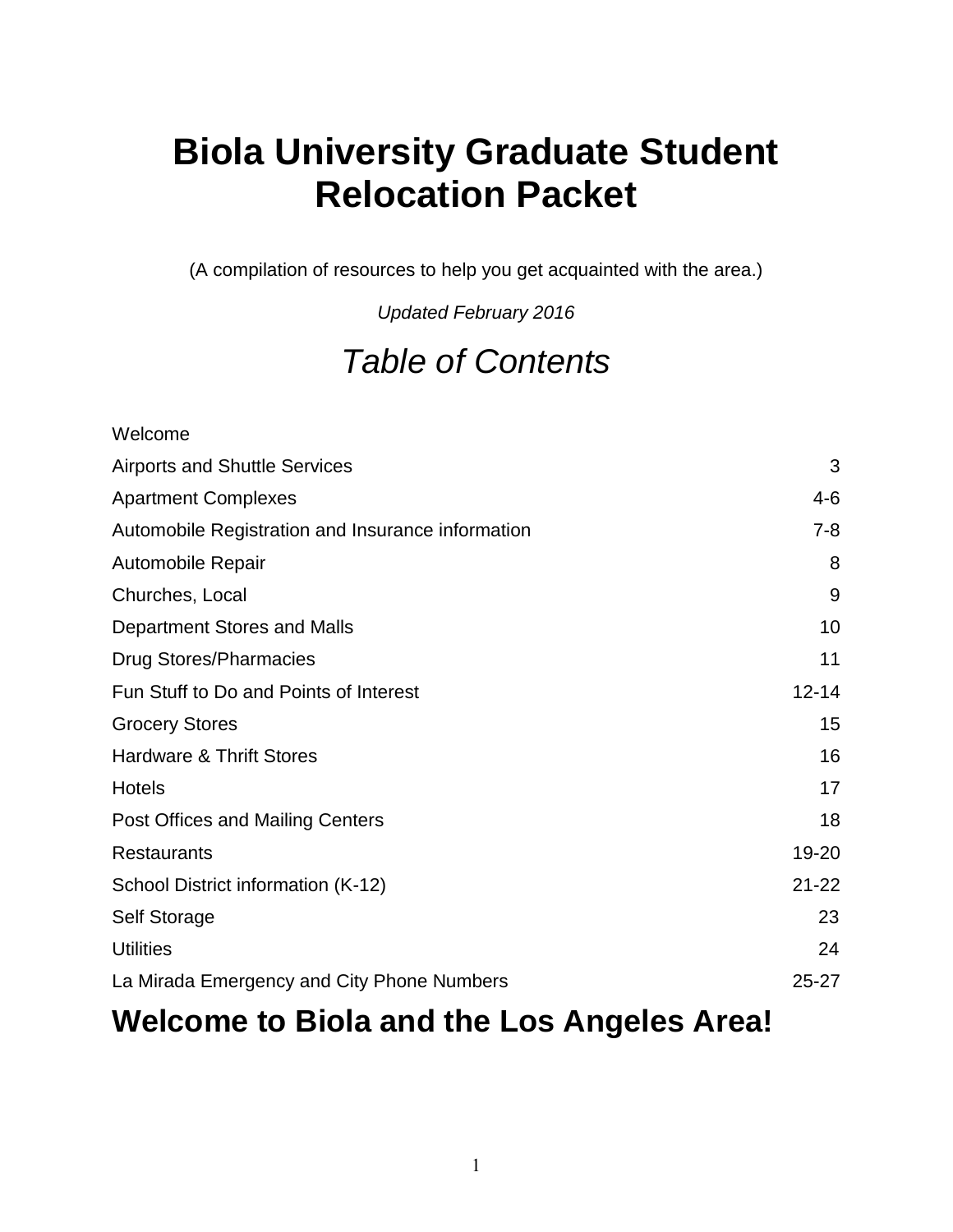Dear Student,

Welcome to Biola University! Moving to a new area can be both an exciting and nerveracking experience. In an effort to ease your transition to the Los Angeles area, we have tried to think of the information most useful to new students and have compiled it into this relocation packet. Inside, you'll find listings of everything from local churches to auto mechanics used by Biola alumni and staff. Our hope is that this resource will save you both time and energy, allowing you to better focus on more important things like building new friendships, studying, and growing in your relationship with Christ. Best wishes for the new school year!

Sincerely,

Graduate/ Married Housing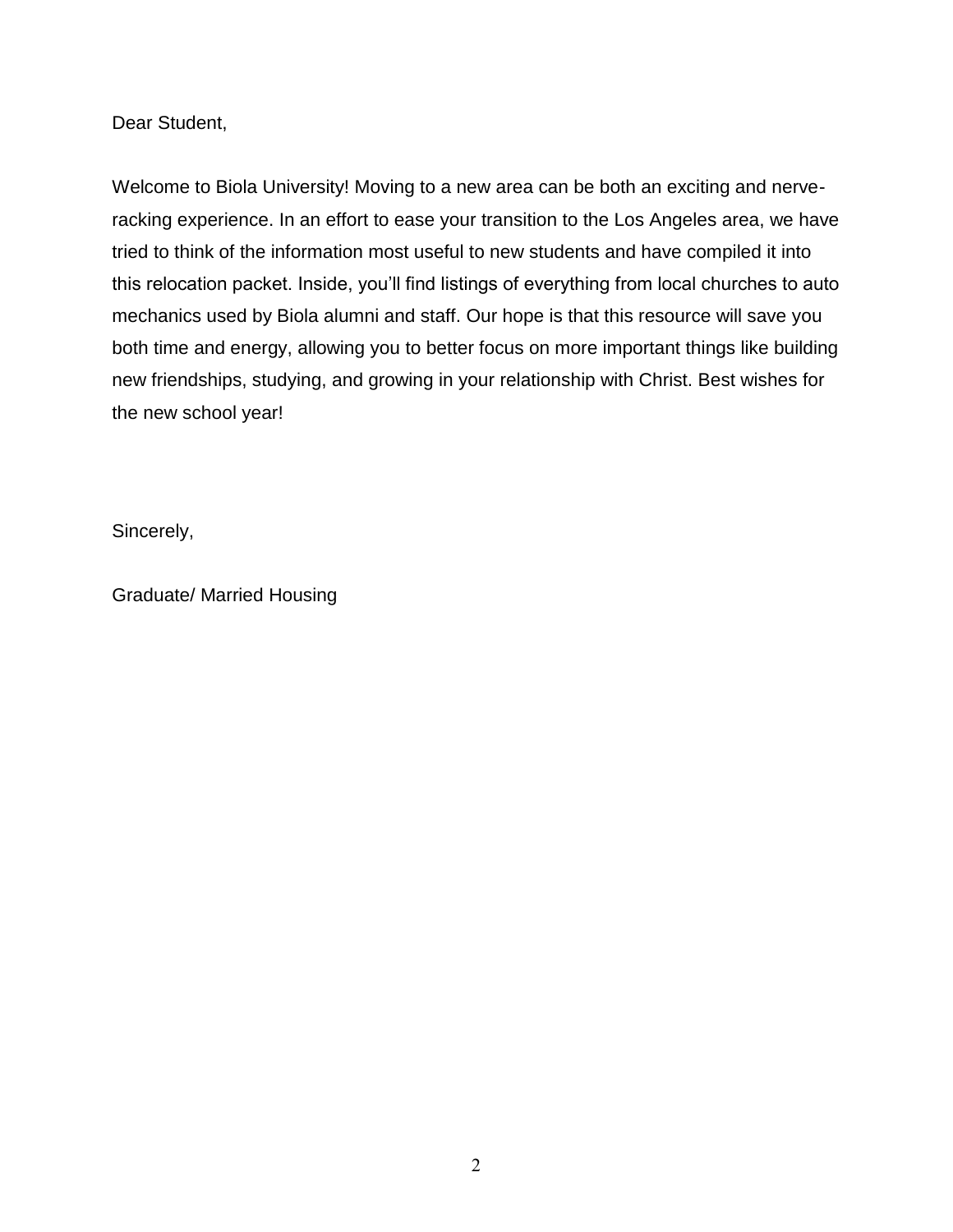## *Airports and Shuttle Services*

## *Airports*

*Los Angeles International Airport 1 World Way Los Angeles 310-646-5252 http://www.lawa.org/welcomeLAX.aspx*

## *John Wayne Airport- Orange County*

*18601 Airport Way Santa Ana, CA 92707 Airport Information: 949-252-5200 http://www.ocair.com/*

## **Long Beach Airport**

4100 Donald Douglas Dr. Long Beach 562-570-2600 http://www.lgb.org/

**Ontario Airport-** not close to Biola 2900 E. Airport Drive **Ontario** 909-937-2700 www.lawa.org/welcomeONT.aspx

**Burbank Airport-** not close to Biola 2627 N. Hollywood Way Burbank 818-840-8840 <http://www.burbankairport.com/>

## **Shuttle Services**

**LAX Airport shuttle**  310-263-7072 or 800-311-5466 http://www.laxairportshuttle.com/

**Golden West Express** 1-800-917-5656 http://www.goldenwestexpress.com/

**Airport Express** 800-311-5466 http://www.superairportshuttle.com/

**Prime Time Shuttle** http://www.primetimeshuttle.com/SoCal.ht m

**Super Shuttle Los Angeles** http://www.supershuttle.com/

**Los Angeles Metro** http://www.mta.net/

**Biola Shuttle Service is available for Biola University students, faculty and staff only. For shuttle schedules visit [www.biola.edu/shuttle-](http://www.biola.edu/shuttle-)** Biola ID required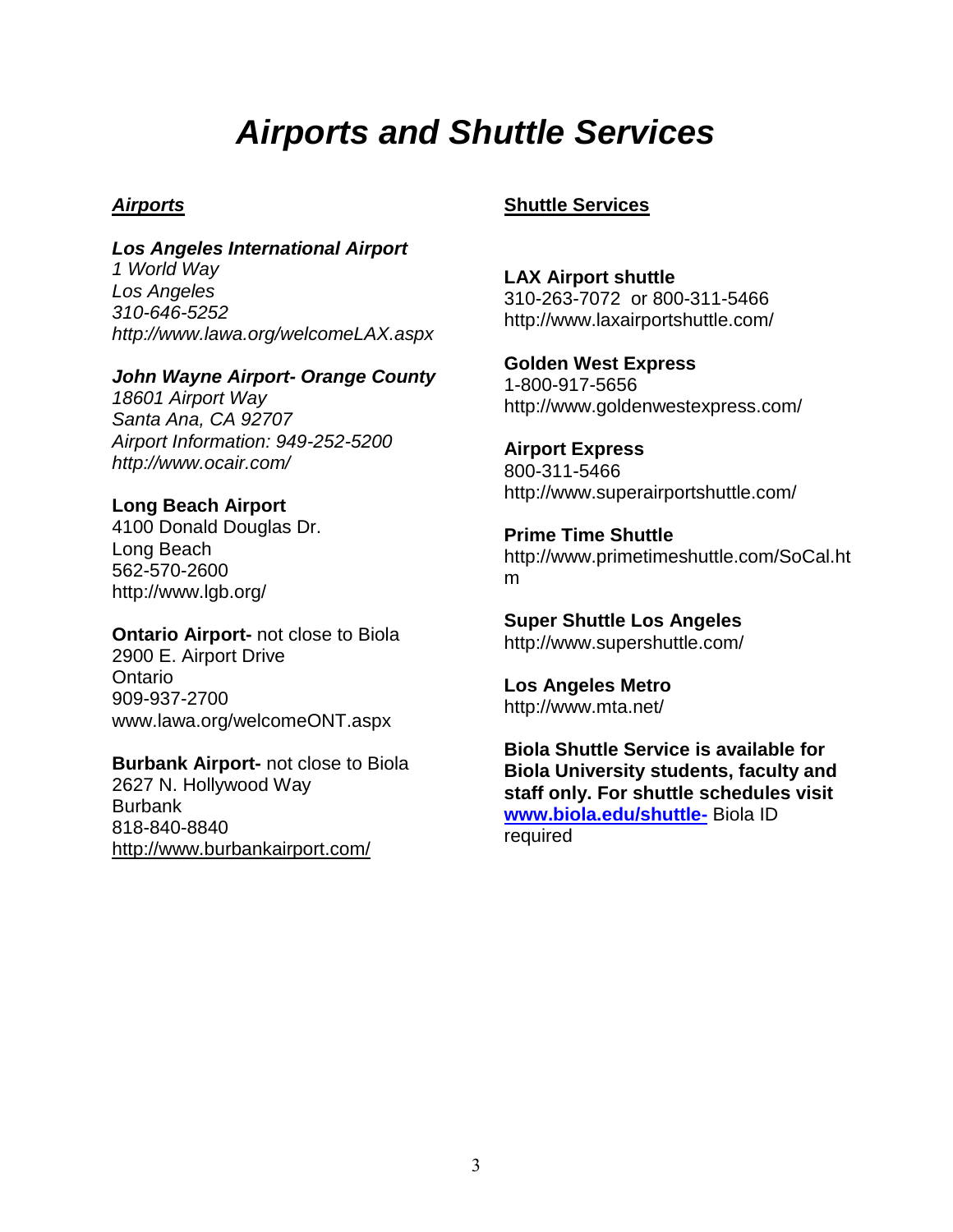## **Local Apartment Directory**

**The following is a list of local apartment complexes, most within five miles of Biola University. This list is only to aid in the process of finding an apartment near campus. Biola University does not endorse the complexes listed in any way. The mileage is its proximity to campus.** 

| <u>La Mirada</u> [90638]           |                                                |              | <b>Distance</b> |
|------------------------------------|------------------------------------------------|--------------|-----------------|
| The Ranch Apartments               | 14545 Stage Rd-Michelle                        | 714-521-7558 | 0.9 miles       |
| <b>Pinecrest Apartments</b>        | 15040 Leffingwell-Lorena                       | 562-902-0450 | 1.9 miles       |
| Rose Beach Apartments              | 16124 Rosecrans Ave-Michelle                   | 714-739-1101 | 2.5 miles       |
| Ramhurst Village Apts.             | 13926 Ramhurst-                                | 562-404-2448 | 1.7 miles       |
| Palm Apts.                         | Gagely Ave-                                    | 562-690-2269 | 0.6 miles       |
| <u>Whittier</u> [90602]            |                                                |              |                 |
| Casa Colima Apartments             | 10604 Colima Rd-Debbie, Maria                  | 562-944-3628 | 2.3 miles       |
| <b>Crestwood Apartments</b>        | 8930 Painter-                                  | 562-693-1687 | 5.1 miles       |
| <b>Eastridge Apartments</b>        | 11317 La Mirada- Barbara                       | 562-944-1360 |                 |
| Hali Kalani Apartments             | 10041 Scott Ave- Deborah-3bd                   | 562-693-0935 | 3.9 miles       |
| Kendallwood Apartments             | 10522 Santa Gertrudes Ave<br>-Rachel           | 562-943-4898 | 3.7 miles       |
| Los Arcos Apartments               | 15620 Leffingwell Rd-Jennifer-std 562-943-3940 |              | 2.9 miles       |
| Los Olivos Apartments              | 14300 Mulberry Dr-Maria                        | 562-944-2136 | 3.4 miles       |
| Carmenita Townhomes                | 11622 Carmenita-                               | 562-944-9437 | 3.1 miles       |
| <b>Mulberry Terrace Apartments</b> | 14829 Mulberry Dr-Thomas                       | 562-941-7899 | 2.7 miles       |
| <b>Summer Woods Condos</b>         | 16040 Leffingwell Rd-                          | 562-943-2713 | 3.3 miles       |
| <b>Pine Terrace</b>                | 12313 Valley View-Vicky                        | 562-941-4284 | 1.5 miles       |
| Plaza Apartments                   | 10334 Santa Gertrudes- Janet                   | 562-902-8710 | 3.8 miles       |
| Sandpiper Apartments               | 14515 Leffingwell Rd- Mary                     | 562-944-9140 | 1.9 miles       |
| Seville Apartments                 | 11550 Santa Gertrudes Ave-<br>Carol            | 562-943-3598 | 3.0 miles       |
| <b>Sunshine Terrace Apartments</b> | 10800 Laurel Ave- Prop Mng                     | 562-944-5115 | 3.8 miles       |
| Tahoe Manor                        | 14101 Leffingwell Rd-                          | 562-944-7431 | 1.9 miles       |
| <b>Townhouse Apartments</b>        | 13433 Camilla St- Angie                        | 562-696-6924 | 6.9 miles       |
| <b>Candle Wood Apartments</b>      | 10522 Santa Gertrudes Ave-                     | 562-943-4898 | 3.6 miles       |
| Villa De Oro                       | 14430 Mulberry Dr- Dolly                       | 562-941-8933 | 3.2 miles       |
| Village Whittier Apartments        | 7693 College Ave- James                        | 562-696-6544 | 5.7 miles       |
| <b>Westridge Apartments</b>        | 13708 Via Del Palma Ave.-                      | 562-698-7102 | 5.9 miles       |
| <b>Whittier Gardens Apartments</b> | 10407 Bogardus Ave- Katie                      | 562-947-8641 | 4.3 miles       |
| <u>La Habra</u> [90631]            |                                                |              |                 |
| <b>Bedford Apartments</b>          | 1651 E. La Habra Blvd- Maria                   | 562-694-1405 | 7.0 miles       |
| Brooklake Apts.                    | 1401 S. Harbor Blvd- Samantha                  | 714-870-4632 | 5.8 miles       |
| Casa Granada Apartments            | 401 N Idaho St-                                | 562-690-6961 | 5.5 miles       |
| Casa Madrid Apartments             | 1301 Las Riendas Dr-                           | 714-871-0211 | 6.0 miles       |
| <b>Palm Court Apartments</b>       | 1741 E. La Habra Blvd- Heather- 3bd            | 562-691-8441 | 7.2 miles       |
| Hillsborough Park Apartments       | 1501 S. Beach Blvd- William- 3bd               | 562-943-9668 | 3.6 miles       |
| Il Napoli Apartments               | 851 Citrus Dr- Robert                          | 562-691-8051 | 6.0 miles       |
| La Habra Hills                     | 841 W. La Habra Blvd- Marvin- 3bd              | 562-691-3469 | 5.5 miles       |
| La Habra Woods                     | 701 W. Imperial Hwy- Jennifer                  | 714-870-5431 | 4.6 miles       |
| Las Lomas Gardens                  | 900 Las Lomas Dr- Alene                        | 800-638-5510 | 4.8 miles       |
|                                    |                                                |              |                 |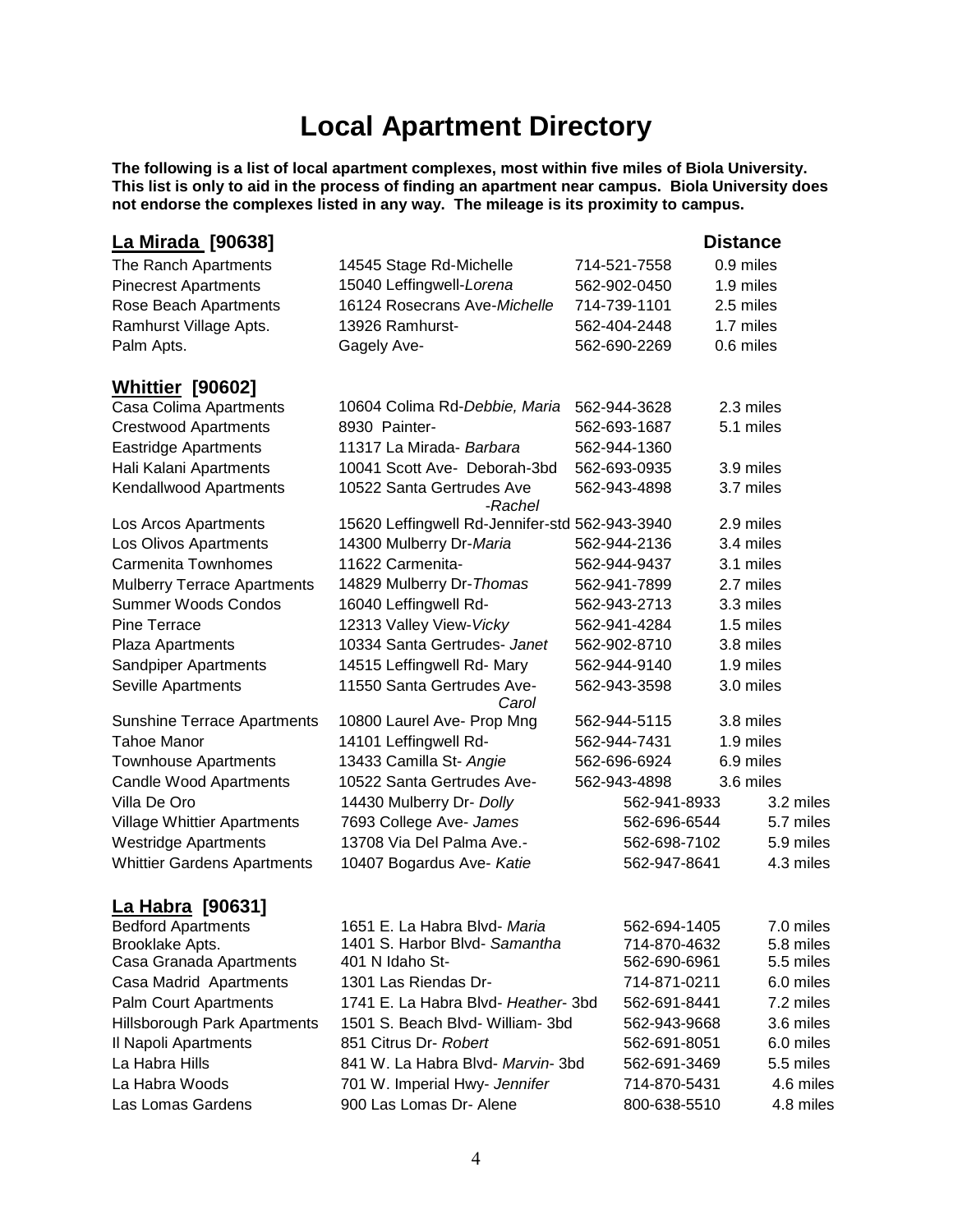| Palm Villa                         | 300-326 N Bedford St-                                   | 562-690-4474 | 7.0 miles |
|------------------------------------|---------------------------------------------------------|--------------|-----------|
| <b>Tuscan Villas Apartments</b>    | 2301 W La Habra Blvd- Beverly                           | 562-697-4613 | 4.3 miles |
| Royale La Habra Apartments         | 150 S. Beach Blvd- Patty- Studios @775 562-697-6815     |              | 4.8 mile  |
| Sand Castle Apartments             | 900 W Lambert Rd- Sonja-studios@900 562-697-5588        |              | 5.4 miles |
| Ridgeway Apts.                     | 701 Ridgeway- Anna                                      | 562-905-0155 | 4.8 miles |
| Summerwood Apartments              | 600 N Harbor Blvd- Anna- studios@975                    | 562-694-1373 | 7.1 miles |
| Valencia Park Apartments           | 171 S Valencia St- Loretta-int'l friendly               | 562-697-2938 | 7.0 miles |
| Viking Garden Apartments           | 951 E. Greenwood Ave-                                   | 562-694-1188 | 7.3 miles |
| <b>Springs Apartments</b>          | 2600 W La Habra Blvd- Vicky- int'l                      | 562-697-4624 | 4.0 miles |
|                                    | friendly                                                |              |           |
| Villa Monaco Apartments            | 950 N Walnut St-                                        | 562-697-7313 | 6.5 miles |
| <b>Village Green Apartments</b>    | 901 S Idaho St- prop mngr.- int'l friendly 562-697-2214 |              |           |
|                                    |                                                         | 714-992-1561 | 4.0 miles |
| <b>Buena Park [90621]</b>          |                                                         |              |           |
| Amberwood Apartments               | 7667 Stage Rd- Lucia- int'l friendly                    | 714-739-8638 | 2.4 miles |
| <b>Emerald Gardens Apartments</b>  | 8720 Valley View St- Linda                              | 714-527-5404 | 5.5 miles |
| La Mariposas Apts.                 | 7860 Valley View St- Linda- int'l frinedly              | 714-739-2129 | 4.6 miles |
| <b>Brookstone Apartments</b>       | 7400 Artesia Blvd- Lisette- int'l friendly              | 714-994-5151 | 3.4 miles |
|                                    | 7035 Santa Irene Circle- Sherry- int'l                  | 714-952-9282 | 6.1 miles |
| Buena La Vista Apts.               | friendly                                                |              |           |
| <b>Buena Vista Apartments</b>      | 5761 Fullerton Ave- Tom                                 | 714-522-5532 | 2.9 miles |
| Casa De Grenada Apartments         | 6440 Knott Ave-                                         | 714-523-4493 | 4.1 miles |
| <b>Casitas Apartments</b>          | 8640 Manchester Blvd-                                   | 714-739-0998 | 5.5 miles |
| <b>Castlewood Park Apartments</b>  | 6968 Campus Dr.- Scott- 3bd- int'l                      | 714-773-0505 | 5.5 miles |
|                                    | friendly                                                |              |           |
| <b>Country Club Apartments</b>     | 5295 Cameron Dr- Suzie                                  | 714-521-6942 | 2.5 miles |
| Dale Terrace                       | 6851 Dale St-                                           | 714-521-0750 | 4.1 miles |
| <b>Executive Park Apartments</b>   | 7601 Franklin St- 3bd- int'l friendly                   | 714-521-6956 | 2.9 miles |
| Fairway Village Apartments         | 5001 Beach-                                             | 714-521-2903 | 2.9 miles |
| <b>Fountain Park Apartments</b>    | 5450 Stanton Ave- Alejandra                             | 714-739-2948 | 4.3 miles |
| <b>Franklin Street Apartments</b>  | La Mirada & Beach- prop mngr.                           | 714-523-1407 | 2.2 miles |
| <b>Fullerton Court Apartments</b>  | 8550 Commonwealth Ave-                                  | 714-670-1308 | 3.5 miles |
| <b>Highland Greens</b>             | Beach & Cameron-                                        | 714-523-0066 | 2.5 miles |
| Jasmine Villas                     | 6152 Stanton Ave-                                       | 714-521-0144 | 3.6 miles |
| Palm Village Apartments            | 7602 9th St-                                            | 714-521-3171 | 3.7 miles |
| Lincoln Village Apartments         | 6343 Lincoln Ave-                                       | 714-952-9491 | 6.1 miles |
| <b>McComber Creek Apartments</b>   | 5400 Cascade Way- Tina- studio                          | 714-739-2988 | 2.4 miles |
| Owen Village Apartments            | 8021 9th St- Audrey- studio                             | 714-739-4633 | 3.8 miles |
| Pacific Garden Apartments          | 6891 Younger Dr-                                        | 714-827-4335 | 6.7 miles |
| Richmont Apts.                     | 6386 Lincoln Ave- Vicky-                                | 714-995-4140 | 6.3 miles |
| Sadla Apartments                   | 5690 Fullerton Ave-                                     | 714-522-5597 | 2.7 miles |
| Valley View Apartments             | 8702 Valley View St- Becky                              | 714-828-2932 | 3.5 miles |
| Villa Buena Apartments             | 7000 La Palma Ave-                                      | 714-995-1293 | 5.6 miles |
| <b>Walden Glen Apartments</b>      | 6664 Knott Ave- James                                   | 714-523-5011 | 4.3 miles |
| <b>Western Crescent Apartments</b> | 8573 Western Ave-                                       | 714-527-9002 | 5.9 miles |
| <b>Westview Apartments</b>         | 8572 Western Ave-                                       | 714-821-5104 | 5.9 miles |
| <b>Woodland Apartments</b>         | 8382 Whitaker St-                                       | 714-523-5568 | 3.9 miles |
| <b>Windsor Manor</b>               | 7285 9th St- Gladis-                                    | 714-739-5838 | 4.0 miles |
| <b>Fullerton</b>                   |                                                         |              |           |
| Cinnamon Ridge                     | 1421 N. Gilbert St- Sharon-                             | 714-870-4500 | 4.2 miles |
| Veranda Apartment Homes            | 140 W Hill Ave.                                         | 714-441-0565 |           |
| Camden Parkside                    | 2656 Associated Rd.                                     | 714-529-3944 |           |
|                                    |                                                         |              |           |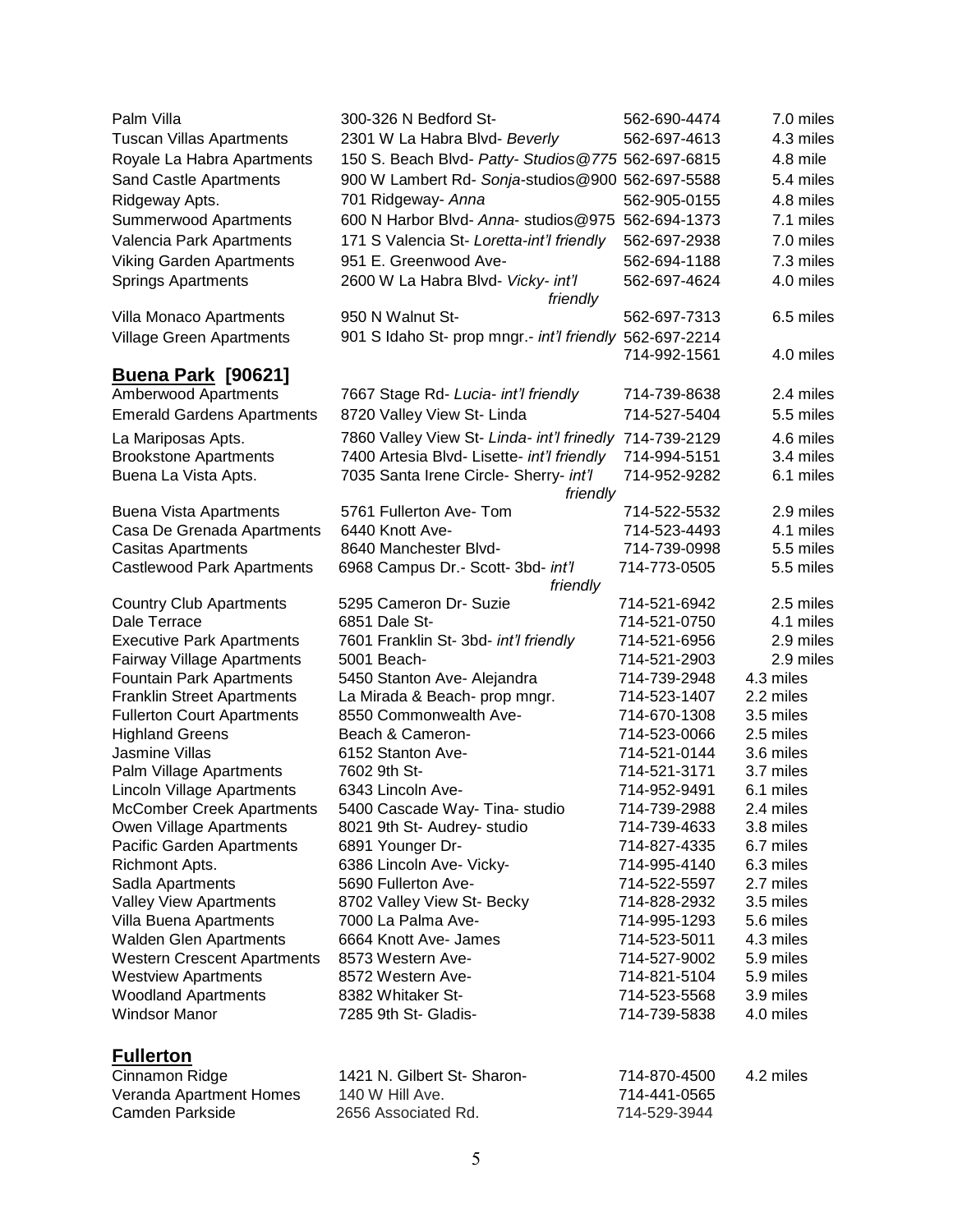| Avignon                  | 1375 W Valencia Dr      | 855-654-3723 |
|--------------------------|-------------------------|--------------|
| Rose Pointe              | 1480 S Highland Ave     | 714-870-5900 |
| <b>Highland Pinetree</b> | 1501 S Highland Ave,    | 866-696-2690 |
| UCA                      | 2404 Nutwood Ave,       | 714-871-4702 |
| <b>City Pointe</b>       | 130 E Chapman Ave,      | 866-915-2356 |
| <b>Streams</b>           | 1261 Deerpark Dr.       | 714-993-9660 |
| <b>Stonecrest Pointe</b> | 915 W Orangethorpe Ave. | 714-870-6250 |
| Lyon Las Palmas          | 2598 Associated Rd.     | 714-870-4567 |
| Amerige Pointe           | 1001 Starbuck St.       | 877-638-4173 |
| -Montclair Apartments    | 2970 Ruby Dr.           | 714-528-4199 |
| -La Ramada               | 2901 Yorba Linda Blvd.  | 877-705-6651 |
| -Mayflower Townhomes     | 1400 Peckham St.        | 714-870-0214 |
| -UCE Apartment Homes     | 600 Langsdorf Dr.       | 714-992-0301 |
| -La Villita              | 1401 N Placentia Ave.   | 714-996-3491 |
| -Vine Fullerton Apts.    | 1321 S Vine Ave.        | 714-879-7835 |
| Pepperwood Apartments    | 2030 N Derek Dr.        | 714-738-6151 |
|                          |                         |              |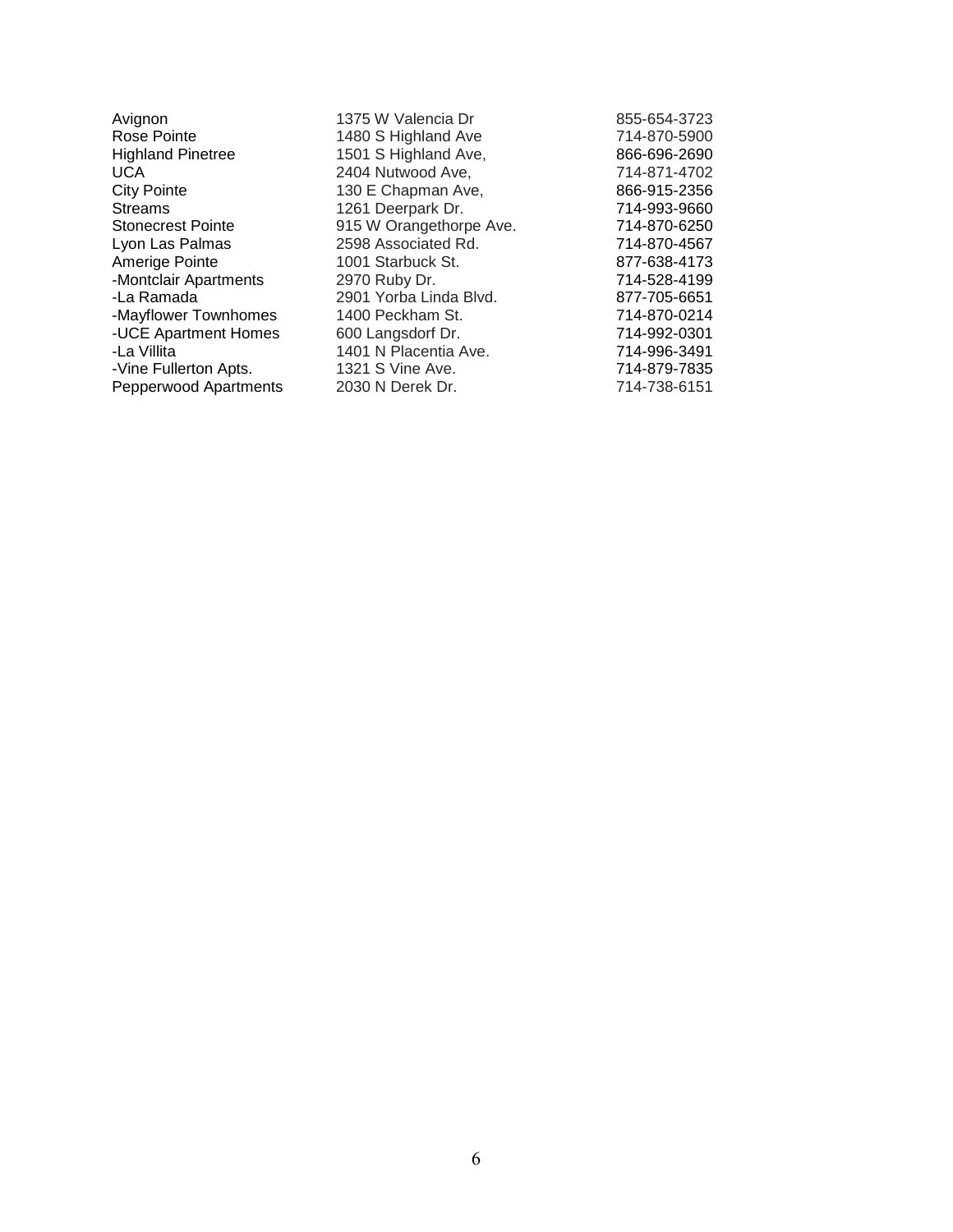## *Automobile Registration and Insurance Information*

If you're new to the area and have a vehicle or are planning to purchase one, the following information may be of interest.

## **Automobile Registration**

California state law requires that all vehicles on the road be registered. Vehicles can be registered either through the Automobile Club of Southern California (AAA) or through the California Department of Motor Vehicles (DMV). Out of state vehicles must be registered with the DMV within 20 days of establishing residency in California.

For more information, please see:

DMV Website: http://www.dmv.ca.gov/ DMV New to California Resource Page: http://www.dmv.ca.gov/newtoca/newtoca.htm AAA Website: http://www.aaa-calif.com/

## **Local DMV Locations:**

**Whittier** 

 9338 S. Painter Ave. Whittier, CA 90605 Appointment/Info: (800) 777-0133 Vehicle registration and Drivers License Transactions

## **Fullerton**

 909 W. Valencia Dr. Fullerton, CA 92632 Appointment/Info (800) 777-0133 All services provided, e.g. vehicle registration, driver license and Identification

## (ID)

card processing, and commercial Driving Test Office.

## Bellflower

 9520 E Artesia Blvd. Bellflower, CA 90201

## **Making an appointment with the DMV saves time. Set up an appointment online: https://eg.dmv.ca.gov/foAppt/Welcome.jsp**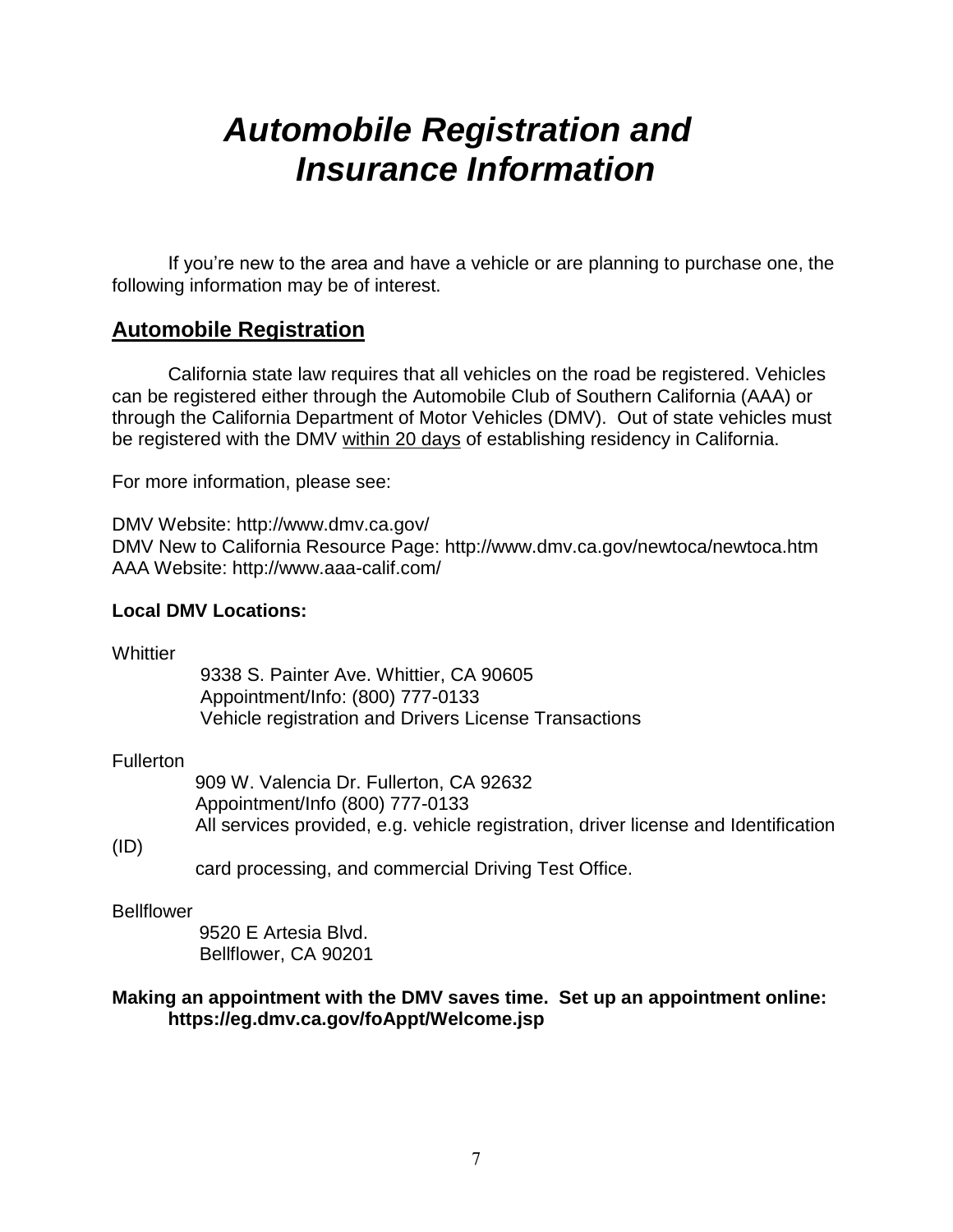## **Auto Insurance information**

California state law requires every motorist to have at least a minimum amount of auto insurance coverage. The minimum coverage required is \$15,000 bodily injury liability maximum for one person injured in an accident, \$30,000 bodily injury liability maximum for all injuries in one accident, and \$5,000 property damage liability maximum for one accident.

## **Auto repair and tune-up places**

Below is a list of auto repair businesses that Biola alumni have used in previous years. However, this list is for reference only and is not intended to imply endorsement by Biola University.

| <b>American Tire Depot</b><br>15083 E. Imperial Hwy<br>La Mirada, CA<br>562-902-9124      | <b>Fred's Automotive</b><br>14242 Telegraph Rd.<br>Whittier, CA<br>562-902-0222        | <b>Power Toyota of Buena</b><br>Park<br>6400 Beach Blvd.<br>Buena Park, CA<br>714-627-5562                  |
|-------------------------------------------------------------------------------------------|----------------------------------------------------------------------------------------|-------------------------------------------------------------------------------------------------------------|
| <b>Archers Automotive Repair</b><br>15835 Leffingwell Rd.<br>Whittier, CA<br>562-943-2055 | <b>Freek's Garage</b><br>321 S. Highland Ave.<br>Fullerton, CA<br>714-871-9650         | <b>Precision Honda and</b><br><b>Acura Service</b><br>631 W. Whittier Blvd.<br>La Habra, CA<br>562-690-4494 |
| <b>Auto Lab</b><br>14060 Rosecrans Ave.<br>Santa Fe Springs, CA<br>562-483-1126           | <b>Herman's Expert Auto</b><br>777 N. Anaheim Blvd.<br>Anaheim, CA<br>714-776-0462     | <b>Your Car Specialist</b><br>14000 Rosecrans Ave.<br>Santa Fe Springs, CA<br>562-802-1332                  |
| <b>Carl's Automotive Repair</b><br>4350 Artesia Ave.<br>Fullerton, CA<br>714-228-0331     | <b>Mac's Auto Repair</b><br>11711 S. Colima<br><b>Whittier, CA</b><br>562-941-6975     |                                                                                                             |
| <b>Firestone-Mitchell Tire</b><br>2146 W. Lincoln Ave.<br>Anaheim, CA<br>714-535-2831     | <b>Pete's Auto Glass</b><br>13457 Imperial Hwy.<br><b>Whittier, CA</b><br>800-607-3837 |                                                                                                             |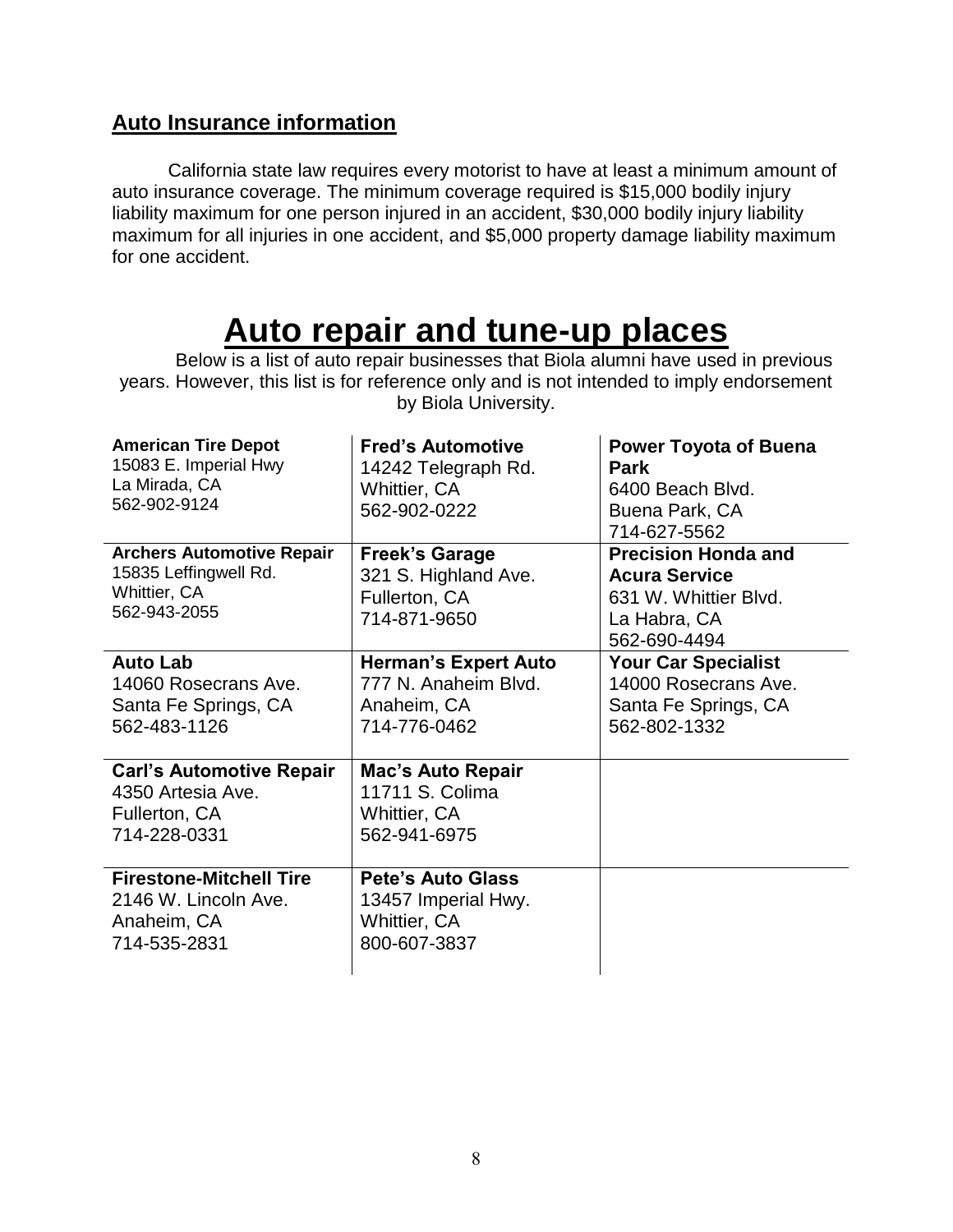## **Local Churches**

**The Following sites are a couple of great resource for local area churches. See also the La Mirada Community Directory below for a complete list of churches in La Mirada.**

**For a complete listing of churches in La Mirada please scroll all the way down to the "La Mirada Community Director."**

<http://studentlife.biola.edu/spiritual-development/cfm/church>

<http://www.uschurches.org/>

## **If you're interested in a local church that holds services in languages other than English you'll find the following site informative.**

## <http://studentlife.biola.edu/diversity/international-students/churches>

\*\*\* Biola University does not officially endorse any of the churches listed on their website. The website includes is only a resource to help you get started with finding a new church and is not intended to be a comprehensive list. Please contact Spiritual Life, located in the upper level of the Student Union Building for further assistance with finding a church in the area.

**Spiritual Life Student Union Building spiritual.Life@biola.edu (562) 903-4754**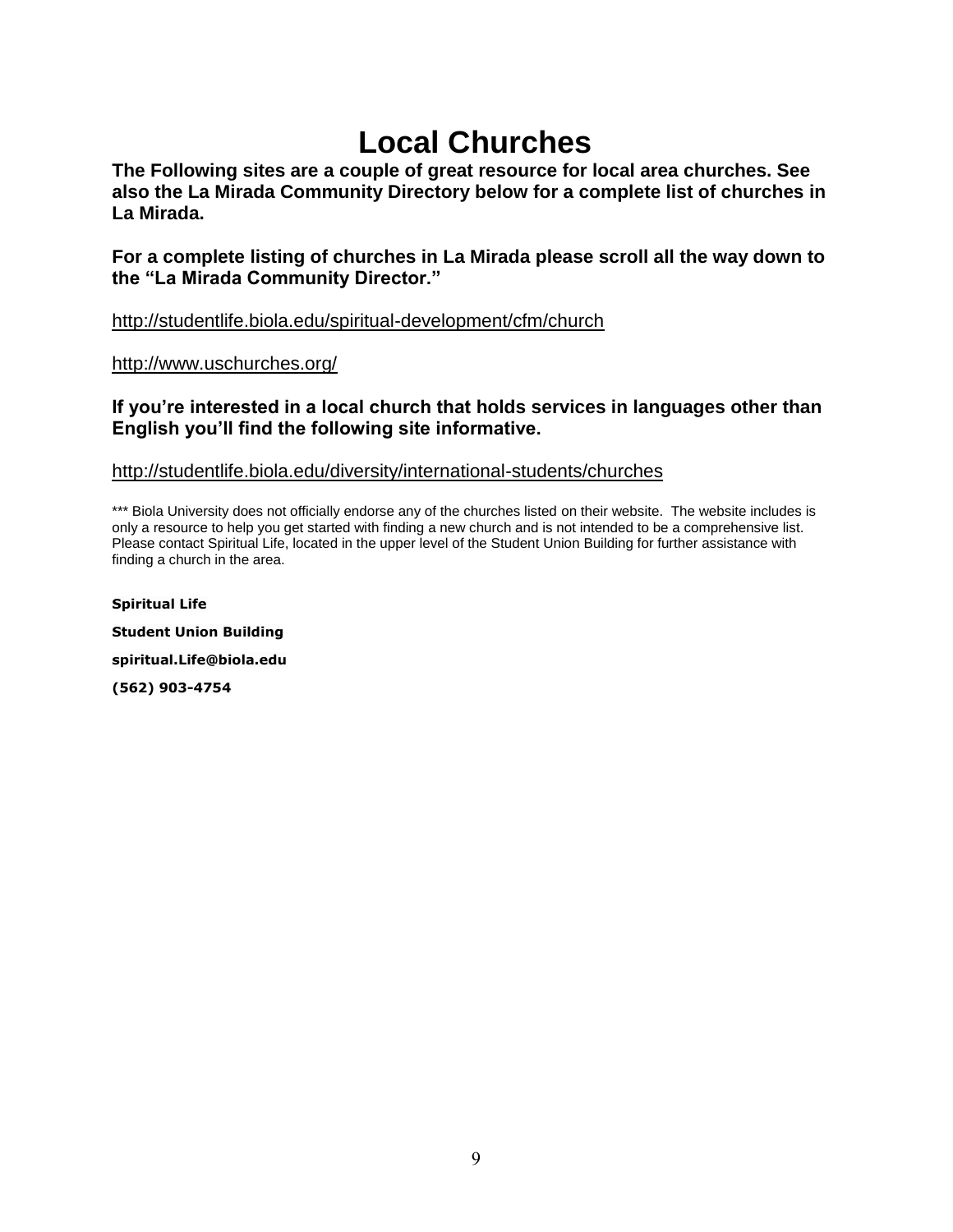## **Department Stores & Malls**

**There are a number of department stores in the La Mirada/Whittier/La Habra/Fullerton area. Many of them are listed below.**

## **Department Stores Malls**

**Best Buy (electronics)** 120 E. Imperial Hwy **Fullerton** 714-871-3281

**Savers (second hand clothing and home goods)** 15825 Imperial Hwy La Mirada 562-943-1182

**Ross (discount** 

**clothing)** 1821 W. Imperial Hwy La Habra 562-691-7972

## **Ross**

13510 W. Whittier Blvd. **Whittier** 562-698-3637

**Kohl's** 

1610 W. Imperial Hwy La Habra 562-691-0675

**TJ Maxx (discount clothing)** 1220 W. Imperial Hwy La Habra 562-694-5235

**Target (Clothing, household items, etc.)** 1000 East Imperial Hwy La Habra 714-459-6034

**Target** 15614 Whittwood Ln Whittier, CA 562-371-9003

**Target Greatland** 1893 W. Malvern Ave Fullerton 714-278-1024

**Wal-Mart**

1340 Beach Blvd La Habra 562-694-2707

**Wal-Mart** 12701 Towne Center Dr Cerritos 562-924-0847

**Wal-Mart** 2595 East Imperial Hwy Brea 714-529-0596

**Brea Mall**  1065 Brea Mall Brea 714-257-1067

**Whittwood Mall**

15603 Whittwood Lane **Whittier** 562-947-2871

**Los Cerritos Center**

239 Los Cerritos Center Cerritos, CA 90703 562-402-7467

**Citadel Factory Stores**

5675 Telegraph Road Los Angeles 323-888-1220 www.citadelfactorystores.com

**Main Place Mall**

2800 N. Main Street Santa Ana 714-547-7000

**\*Shopping Centers\***

**1360 S. Beach Blvd & Imperial Hwy include:** Wal-Mart, Sam's Club, Border's Bookstore, Kohl's and a variety of dining options.

**1893 W. Malvern Ave & Gilbert St. include:** Target Greatland, Linens N' Things, Barnes & Noble Bookstore,.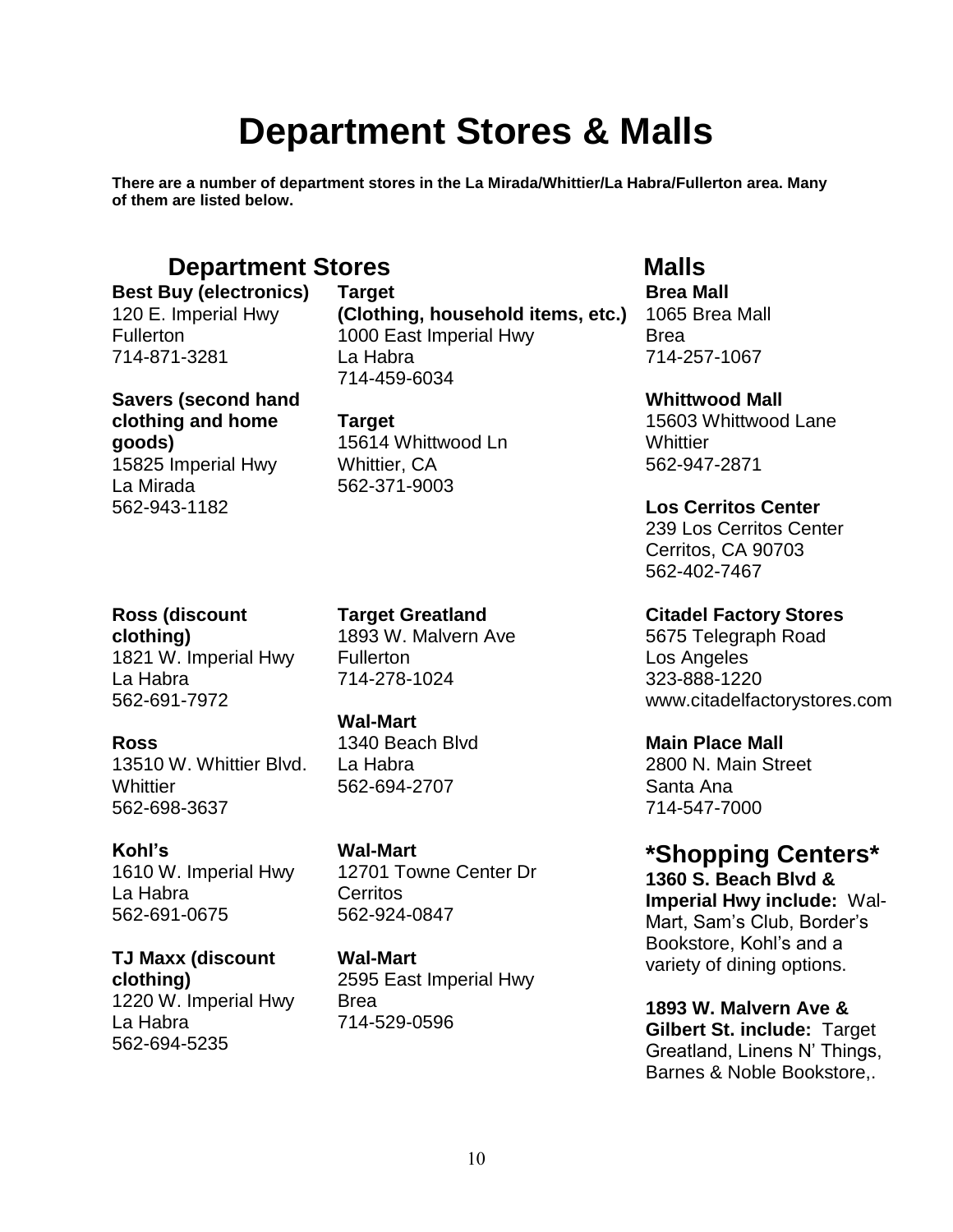## **Drug stores and Pharmacies**

Need a prescription filled, or just some over the counter medicine? Below is a list of drug stores in the La Mirada/Whittier area that may be of help.

## **CVS Pharmacy**

15743 Imperial Hwy La Mirada, CA **562-947-9822**

## **CVS Pharmacy**

15210 Rosecrans Ave. La Mirada, CA **714-228-0204**

## **Bright Plaza Pharmacy**

15733 Whittier Blvd. #100 **Whittier** 562-943-7500

## **Gold Cross Pharmacy**

2080 W. La Habra Blvd. La Habra 562-694-2126

## **Remedy Shop**

13306 Whittier Blvd. **Whittier** 562-698-0921

## **Rite-Aid**

15800 Imperial Hwy La Mirada 562-902-5538

**Rite-Aid**

4520 Beach Blvd. Buena Park 714-523-2960

## **Rite-Aid**

8508 Painter Ave. **Whittier** 562-945-7940

## **Valley View Drugs**

13966 Valley View Ave La Mirada 562-941-1208

## **Walgreens**

14210 Imperial Hwy. La Mirada 562-777-3405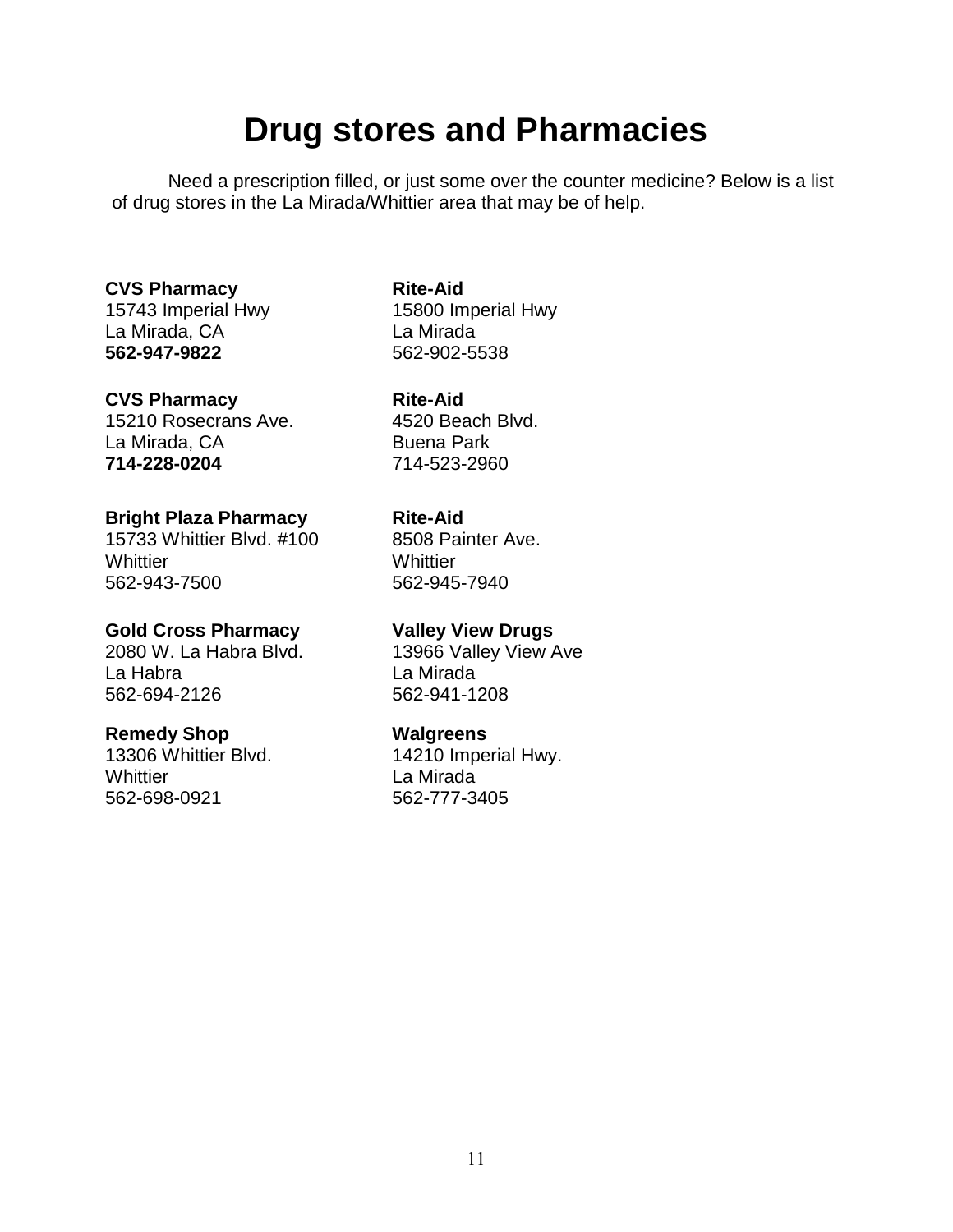## Fun things to do in the Los Angeles and **Orange County area**

## **Theme Parks**

| <b>Disneyland</b><br>1313 Harbor Blvd<br>Anaheim<br>714-999-4565 | <b>Magic Mountain/Hurricane</b><br><b>Harbor</b><br>26101 Magic Mountain Pkwy<br>Valencia, CA 93155<br>661-255-4100<br>www.sixflags.com/ | <b>Rock City Climbing Center</b><br>5100 E. La Palma Ave, Suite 108<br>Anaheim Hills, California 92807<br>(650) 591-3030 |
|------------------------------------------------------------------|------------------------------------------------------------------------------------------------------------------------------------------|--------------------------------------------------------------------------------------------------------------------------|
| <b>Knott's Berry Farm</b>                                        | <b>Raging Waters Water Park</b>                                                                                                          | <b>Universal Studios Hollywood</b>                                                                                       |
| 8039 Beach Blvd.                                                 | 111 Raging Waters Dr.                                                                                                                    | 100 Universal City Plaza, Universal                                                                                      |
| Buena Park                                                       | San Dimas                                                                                                                                | City                                                                                                                     |
| 714-220-5200                                                     | 909-802-2200                                                                                                                             | 818-622-3801                                                                                                             |
| Legoland                                                         | <b>Carlsbad Flower Fields</b>                                                                                                            |                                                                                                                          |
| 1 Legoland Dr.                                                   | 5704 Paseo Del Norte                                                                                                                     |                                                                                                                          |
| Carlsbad, CA 92008                                               | Carlsbad, CA 92008                                                                                                                       |                                                                                                                          |
| 760-918-5346                                                     | 760-431-0352                                                                                                                             |                                                                                                                          |

# **Bowling**

| <b>Friendly Hills Lanes</b>                                                            | La Habra 300 Bowl       |
|----------------------------------------------------------------------------------------|-------------------------|
| 15545 E. Whittier Blvd                                                                 | 370 E. Whittier Blyd    |
| Whittier                                                                               | La Habra                |
| 562-947-3815                                                                           | 714-526-2058            |
| <b>Keystone Lanes</b>                                                                  | <b>Linbrook Bowling</b> |
| 11459 E. Imperial                                                                      | 201 S. Brookhurst       |
| <b>Norwalk</b>                                                                         | Anaheim                 |
| 562-868-3261                                                                           | 714-774-2253            |
| <b>AMF Cerritos Lanes</b><br>18811 Carmenita Rd,<br>Cerritos, CA 90703<br>562-924-9363 |                         |

## **Zoos**

| $\mathsf{L}$ .A. Zoo | <b>Orange County Zoo</b>    | San Diego Wild Animal Park   |
|----------------------|-----------------------------|------------------------------|
| 5333 Zoo Drive       | <b>Irvine Regional Park</b> | 15500 San Pasqual Valley Rd. |
| Los Angeles          | 1 Irvine Park Rd.           | Escondido                    |
| 323-644-6400         | 714-973-6847                | 760-747-8702                 |
| San Diego Zoo        | Santa Ana Zoo               | <b>Sea World</b>             |
| 2920 Zoo Dr.         | 1801 E. Chestnut Ave at 1st | 500 Sea World Dr.            |
| San Diego, CA        | St.                         | San Diego, CA                |
| 619-231-1515         | 714-647-6575                | 619-226-3819                 |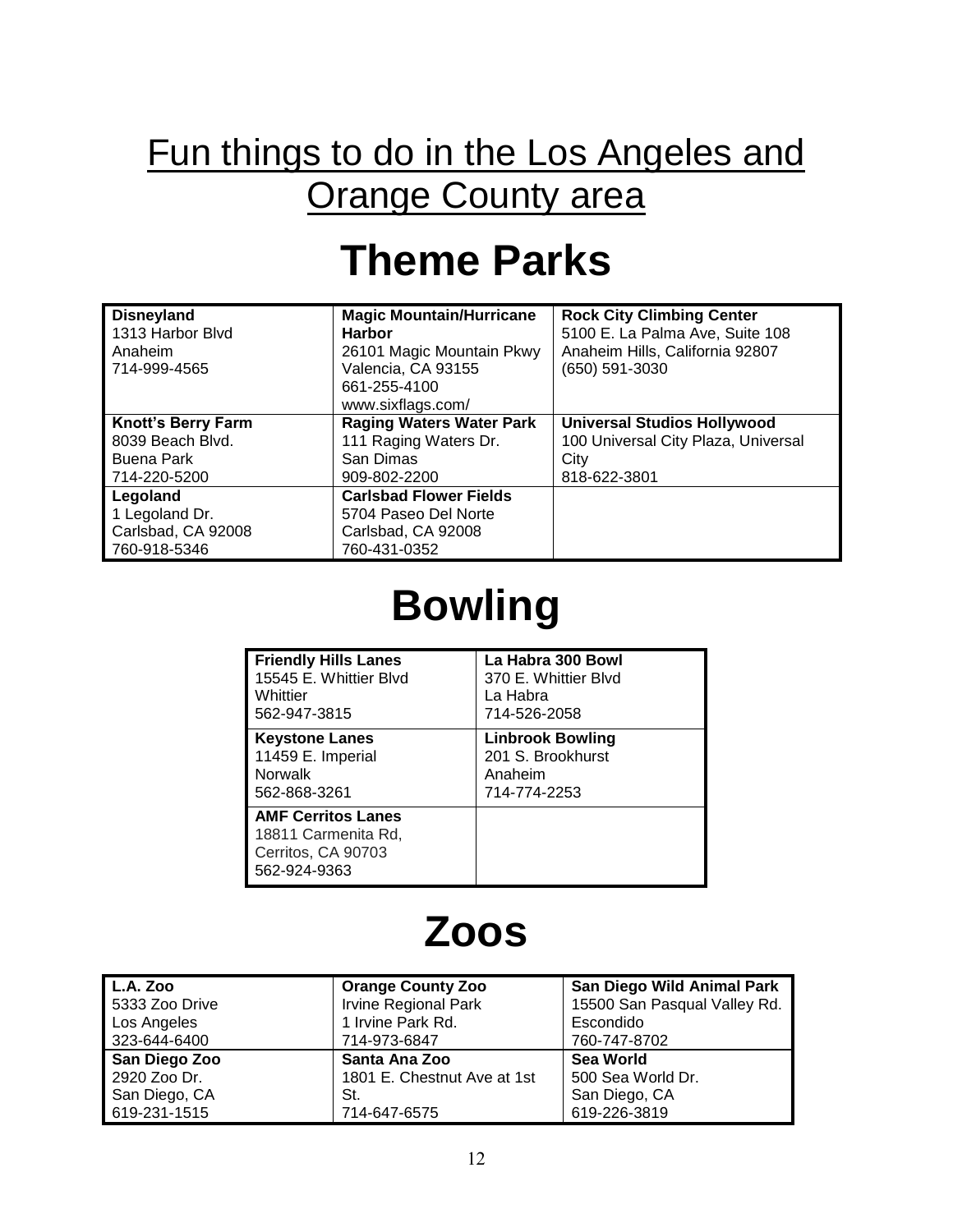## **Movie Theaters**

| AMC Fullerton 20                 | La Mirada Movies 7            | United Artists Marketplace |
|----------------------------------|-------------------------------|----------------------------|
| 1001 S. Lemon                    | Interstate Theaters (\$1.50)  | 965 E. Birch St.           |
| Fullerton                        | 15296 Rosecrans Avenue        | Brea, CA                   |
| 888-262-4386                     | La Mirada, CA 90638           | 714-529-9036               |
|                                  | 714-739-1010                  |                            |
| <b>Edwards Brea Plaza</b>        | <b>Norwalk AMC 20</b>         | Village Cinema             |
| 155 W. Birch St.                 | 12300 East Civic Center Drive | 7038 Greenleaf Ave.        |
| Brea, CA                         | Civic Center Drive at Norwalk | Whittier, CA               |
| 714-672-1012                     | Blvd.                         | 562-907-3300               |
|                                  | 888-262-4386                  |                            |
| <b>Irvine Spectrum IMAX</b>      | Regal La Habra 16             | <b>Harkins Theaters</b>    |
| 65 Fortune Drive                 | 1351 W. Imperial Hwy          | 239 Los Cerritos Center    |
| Irvine                           | La Habra                      | Cerritos, CA 90703         |
| 949-450-4920                     | 562-690-7469                  | 562-402-7467               |
| South on I-5, exit Alton Parkway |                               |                            |

**For information about Museums, Centers for the Performing Arts, Cultural Centers and other points of interest throughout Southern California check out [www.attractions.uptake.com/california/souther\\_california/](http://www.attractions.uptake.com/california/souther_california/)**

# **Other Fun things to do in the area**

| <b>Boomers</b> (miniature golf, etc.) | <b>Nickel Nickel Arcade</b>   |
|---------------------------------------|-------------------------------|
| 16800 Magnolia Street                 | 10033 Whittwood Dr.           |
| <b>Fountain Valley</b>                | Whittier, CA                  |
| 714-842-1111                          | 562-902-0993                  |
| <b>Camelot Golfland</b>               | Norwalk Ice Arena             |
| 3200 East Carpenter Avenue            | 14100 S. Shoemaker Ave.       |
| Anaheim                               | <b>Norwalk</b>                |
| 714-630-3340                          | 562-921-5391                  |
| Golf N' Stuff (mini golf, etc.)       | Palace Park (mini golf, etc.) |
| 10555 E. Firestone BI                 | 3405 Michelson Dr.            |
| Norwalk                               | Irvine                        |
| 562-868-9956                          | 714-559-8336                  |
| <b>East-West Ice Palace</b>           |                               |
| 11446 Artesia Blvd.                   |                               |
| Artesia, CA 90701                     |                               |
| 562-809-6200                          |                               |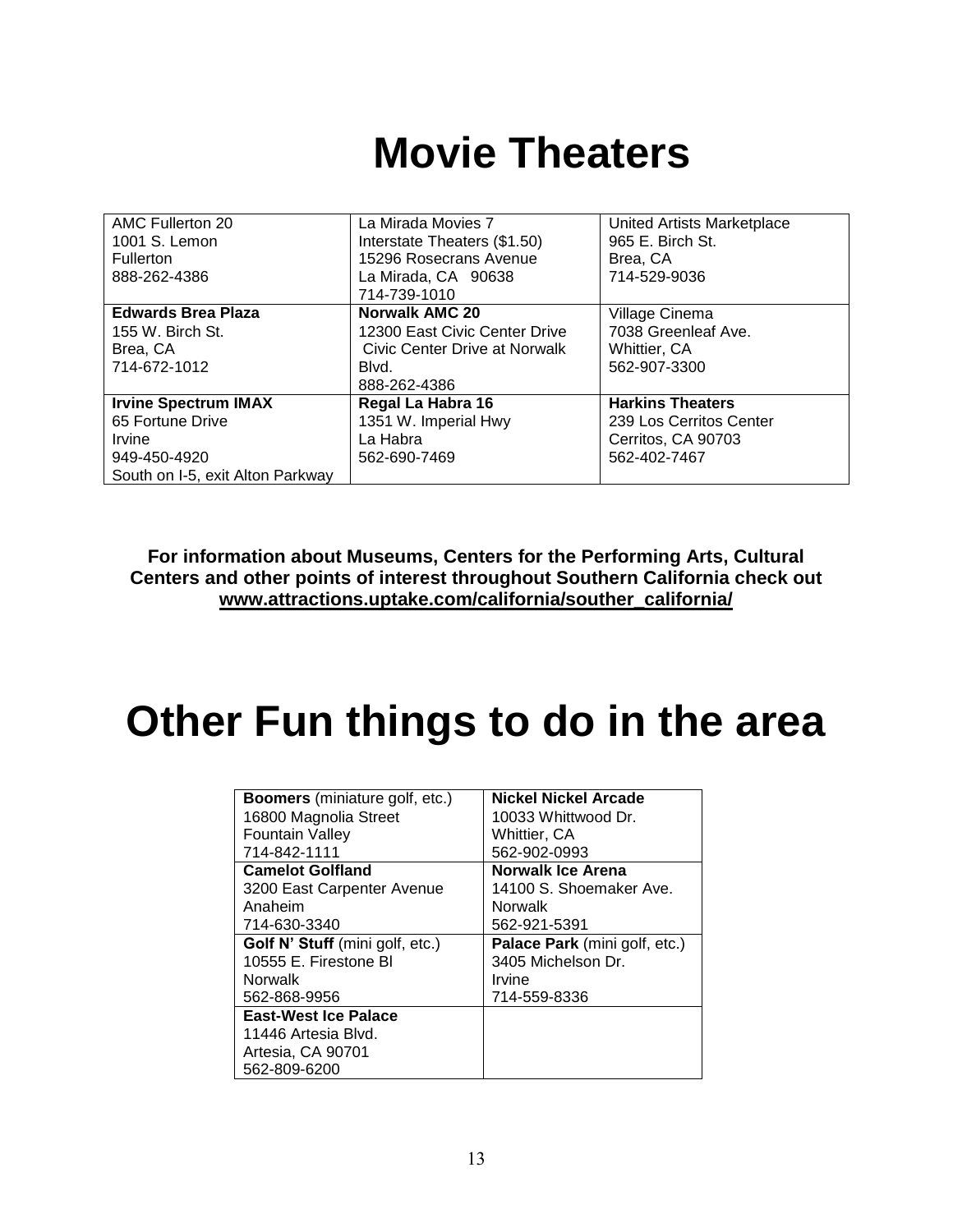## **Points of Interest**

A sample of the variety and culture of the Los Angeles area…

| 3rd Street Promenade                                    | <b>Heritage Park</b>            | <b>Olvera Street</b>                    |
|---------------------------------------------------------|---------------------------------|-----------------------------------------|
| Santa Monica                                            | 12100 Mora Dr.                  | Los Angeles                             |
| 310-394-5151                                            | Santa Fe Springs                | 101 North, exit Alameda,                |
| 101 North, exit Santa Monica                            | 562-946-6476                    | follow signs                            |
| BI.                                                     |                                 | www.olverastreet.com                    |
| <b>Balboa Fun Zone</b>                                  | <b>Huntington Library &amp;</b> | <b>Orange Circle Antique Mall</b>       |
| 600 E. Bay Ave.                                         | <b>Gardens</b>                  | Great spot for an afternoon and         |
| <b>Balboa</b>                                           | 1151 Oxford Rd.                 | includes                                |
| 949-673-0408                                            | San Marino                      | A 50's style diner and a                |
|                                                         | 626-405-2100                    | ton of great antique stores             |
| <b>Bolsa Chica State Beach</b>                          | <b>Huntington State Beach</b>   | <b>Pio Pico State Historic Park</b>     |
| On PCH and Warner                                       | Beach Blvd and PCH              | 6003 Pioneer Blvd.                      |
| <b>Orange County</b>                                    | <b>Huntington Beach</b>         | Whittier                                |
| 714-846-3460                                            | 714-536-1454                    | 562-695-1217                            |
| <b>Chinatown</b>                                        | Koreatown                       | <b>Richard Nixon Library</b>            |
| 900 Block of N. Broadway                                | Los Angeles                     | 18001 Yorba Linda Blvd.                 |
| Los Angeles                                             | 5 North to 10 West, exit        | Yorba Linda                             |
| www.chinatownla.com                                     | Western                         | 714-993-5075                            |
| <b>Dana Point Harbor</b>                                | L.A. County Arboretum &         | <b>Rose Hills Memorial Park</b>         |
| On Dana Pt. Harbor Dr.                                  | <b>Botanical</b>                | 3888 S. Workman Mill Rd.                |
| Dana Point                                              | Garden                          | Whittier                                |
| 949-923-2255                                            | 301 N. Baldwin Ave.             | 562-699-0921                            |
|                                                         | Arcadia                         |                                         |
|                                                         |                                 |                                         |
|                                                         | La Brea Tar Pits &              |                                         |
| Earl Miller Japanese Garden<br>1250 N. Bellflower Blvd. | <b>Museum</b>                   | <b>Universal City Walk</b>              |
| Long Beach                                              | 5801 Wilshire Blvd.             | <b>Universal City</b><br>818-622-9841   |
| 562-985-8885                                            | Los Angeles                     | 101 North, exit Lankershim              |
|                                                         | 323-857-6300 ext.110            | follow signs                            |
| <b>Fullerton Arboretum</b>                              | <b>Little Tokyo</b>             | <b>Uptown Whittier</b>                  |
| 1900 Associated Road                                    | Los Angeles                     | This is a great local place to hang out |
| <b>Fullerton</b>                                        | 5 North to 101 North, exit      | www.Whittieruptown.com                  |
| 714-278-3579                                            | Alameda (left), right on 1st.   |                                         |
|                                                         | www.visitlittletokyo.com        |                                         |
|                                                         |                                 |                                         |
| 2 <sup>nd</sup> Street- Belmont Shores                  | <b>Ronald Reagan Library</b>    |                                         |
| <b>East Second Street</b>                               | 40 Presidential Dr.             |                                         |
| Long Beach, CA 90803                                    | Semi Valley, CA 93065           |                                         |
| (over 200 shops and                                     | 800-410-8354                    |                                         |
| restraunts 18 miles from<br>campus)                     | (65 miles from campus)          |                                         |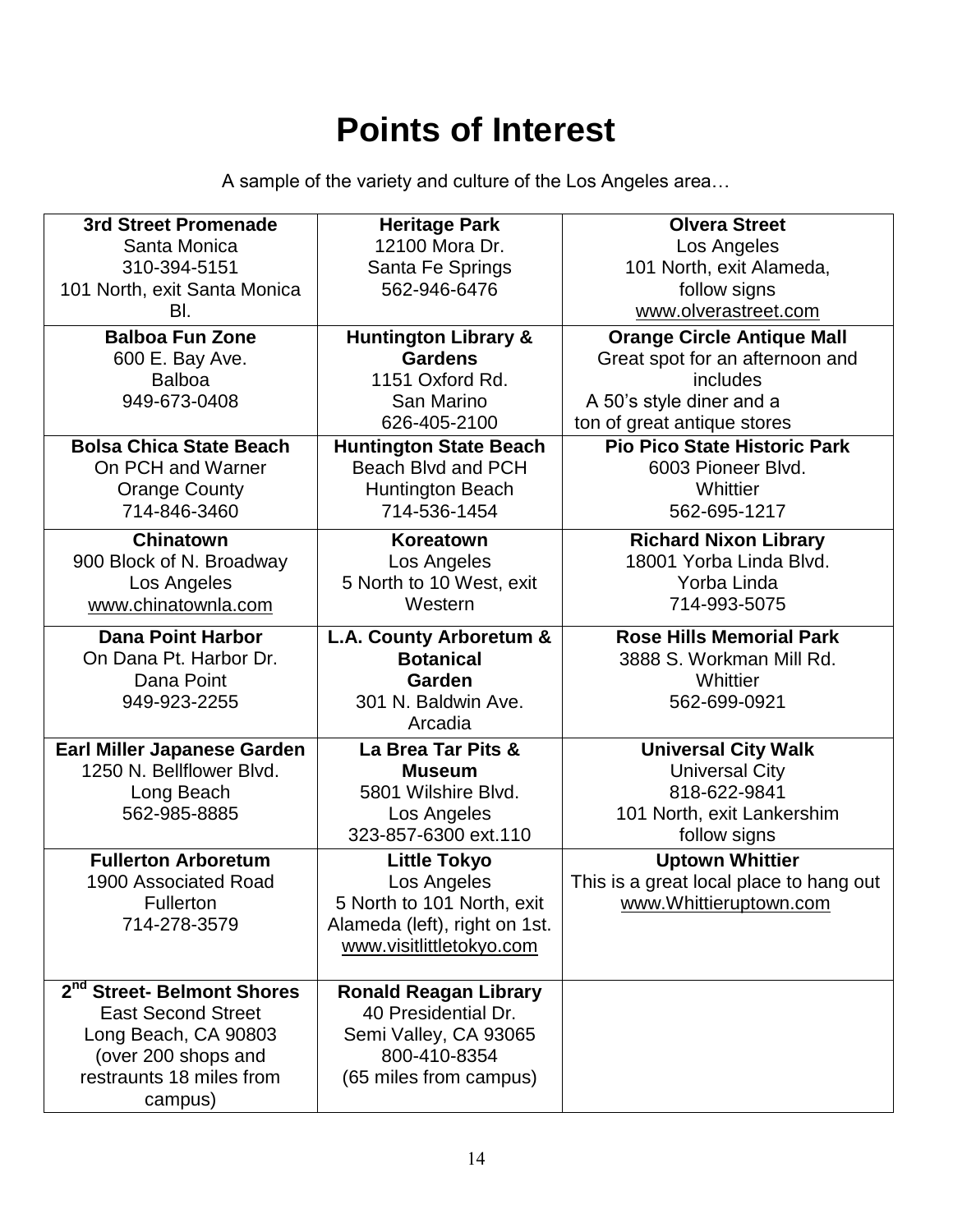## **Grocery and Specialty Stores**

| <b>Albertsons</b>                          | <b>Ralphs</b>            | <b>Trader Joe's</b>         |
|--------------------------------------------|--------------------------|-----------------------------|
| 2291 W. Malvern Ave.                       | 15745 Imperial Hwy       | 15025 East Whittier Blvd    |
| Fullerton                                  | La Mirada,               | 562-698-1642                |
| 714-992-6099                               | 562-943-0548             |                             |
|                                            |                          |                             |
| <b>Albertsons</b>                          | <b>Ralphs</b>            | <b>Trader Joe's</b>         |
| 15200 E. Rosecrans                         | 8510 Painter Ave.        | Brea (@ Kraemer)            |
| La Mirada                                  | Whittier                 | 714-257-1180                |
| 714-521-2310                               | 562-693-0493             |                             |
| Han Nam Super 1 Mart                       | <b>Ralphs</b>            | Vons                        |
| 5301 Beach Blvd.                           | 11825 Whittier Blvd      |                             |
|                                            |                          | 12721 Valley View Ave       |
| <b>Buena Park</b>                          | Whittier, CA 90601       | La Mirada                   |
| 714-523-2673                               | 562-692-4565             | 562-921-5005                |
| Han Sung Kimchi Food Market                | <b>Ralphs</b>            | Vons                        |
| 7443 La Palma Ave                          | 13413 Telegraph Rd.      | 15740 La Forge St           |
| <b>Buena Park</b>                          | Whittier                 | Whittier                    |
| 714-690-0333                               | 562-946-1425             | 562-943-0516                |
| Paul's Produce                             | <b>Smart &amp; Final</b> | <b>Vons</b>                 |
| 11637 BreckenridgeDr.                      | 1941 W. Imperial Hwy     | 2101 W Imperial Hwy La      |
| Whittier                                   | La Habra                 | Habra                       |
| 562-906-9985                               | 562-690-4516             | 562-905-2800                |
|                                            |                          |                             |
| <b>Super King Market</b>                   | <b>Stater Bros</b>       | <b>Bombay Grocery</b>       |
| 10500 Magnolia Ave.                        | 12800 La Mirada Blvd     | 14766 Beach Blvd.           |
| Anaheim                                    | La Mirada                | La Mirada                   |
| 714-527-5809                               | 562-943-3783             | 714-522-7666                |
| www.superkingmarket.com                    |                          |                             |
| <b>Northgate Market</b>                    | <b>Stater Bros</b>       | <b>Country Fresh Market</b> |
| 11660 E. Firestone Blvd.                   | 14212 Mulberry Dr        | 7601 Greenleaf Ave          |
| Norwalk                                    | Whittier                 | Whittier                    |
| 562-863-8203                               | 562-941-7711             | 562-696-1921                |
| Includes fresh made corn tortillas         |                          |                             |
| <b>Holland International Market</b>        | Trader Joe's             |                             |
| 9835 Belmont St.                           | 12861 Towne Center Dr.   |                             |
|                                            |                          |                             |
| Bellflower, CA 90706                       | Cerritos, CA 90703       |                             |
| 562-925-9444                               | 562-402-5148             |                             |
| (sells Dutch and Indonesian food products) |                          |                             |
|                                            |                          |                             |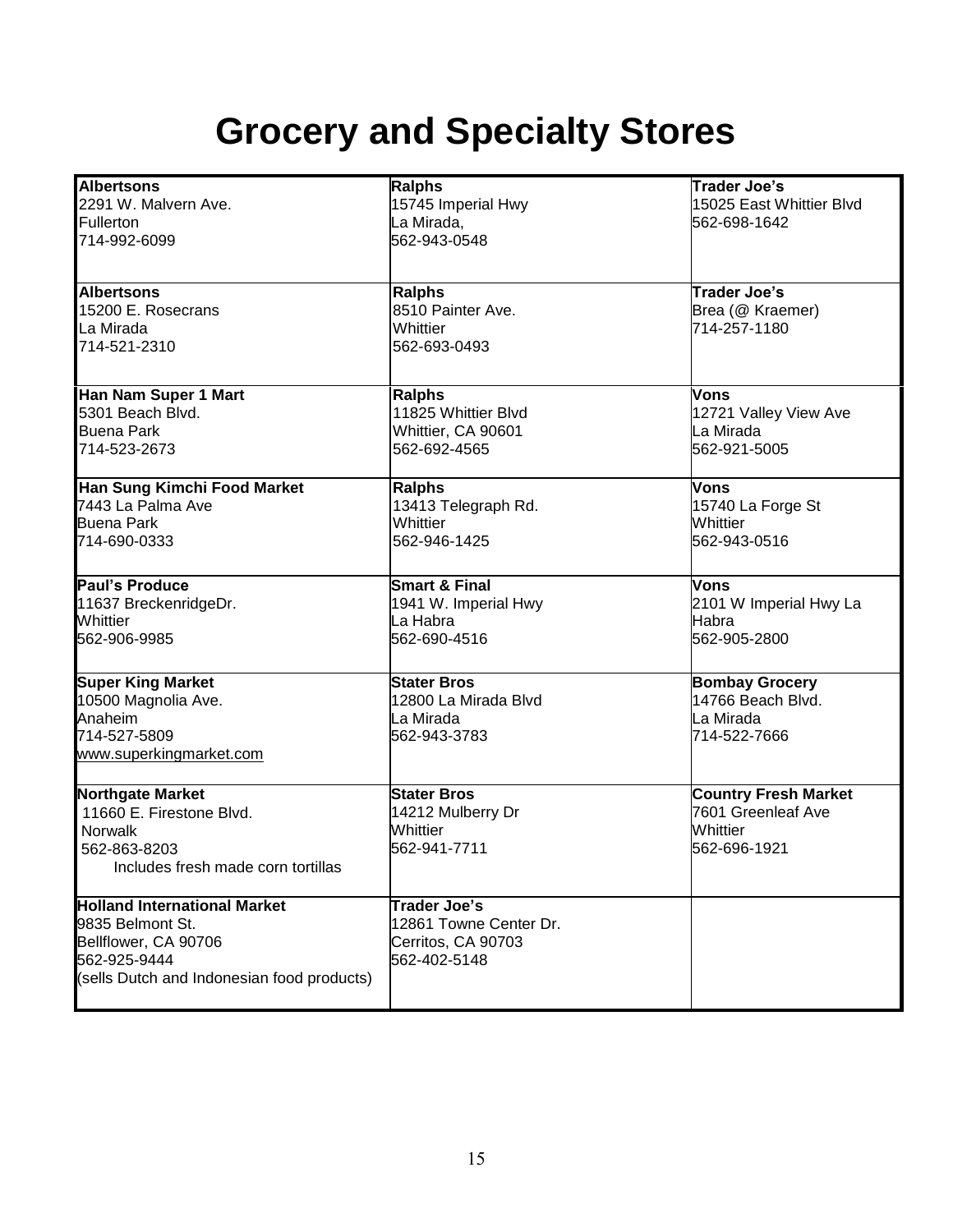## *Hardware & Thrift Stores*

## *Thrift Stores Mardware stores Hardware stores*

| <b>Action Thrift</b>       | <b>Savers</b>           | <b>Home Depot</b>              |
|----------------------------|-------------------------|--------------------------------|
| 12841 S. Valley View       | 15825 E. Imperial Hwy   | 12300 La Mirada Blvd           |
| La Mirada                  | La Mirada               | La Mirada                      |
| 562-404-7375               | 562-943-1182            | 562-947-3742                   |
|                            |                         |                                |
| <b>Goodwill Industries</b> | <b>Big Lots</b>         | <b>Home Depot</b>              |
| 14535 E. Telegraph Rd      | 8932 Valley View St.    | 600 S Harbor Blvd              |
| La Mirada                  | <b>Buena Park</b>       | La Habra                       |
| 562-946-8518               | 714-821-1861            | 562-690-6006                   |
| <b>Goodwill Industries</b> | <b>Super Thrift</b>     | <b>Home Depot</b>              |
| 11223 Washington Blvd      | 431 N Harbor Blvd       | 12322 Washington Blvd          |
| Whittier                   | La Habra, CA 90631-4848 | Whittier                       |
| 562-692-4288               | 562-690-3317            | 562-789-4121                   |
|                            |                         |                                |
| .99 Cents Only Store       | <b>Big Lots</b>         | <b>Orchard Supply Hardware</b> |
| 14540 Leffingwell Rd       | 11701 Rosecrans Ave     | 13400 Whittier Blyd            |
| La Mirada                  | <b>Norwalk</b>          | <b>Whittier</b>                |
| 562-946-2918               | 562-462-0179            | 562-907-9813                   |
|                            |                         |                                |
| .99 Cents Only Store       |                         | Lowe's Hardware                |
| 15345 Whittier Blyd        |                         | 14873 Carmenita Road           |
| Whittier                   |                         | <b>Norwalk</b>                 |
| 562-947-9759               |                         | 562-926-0826                   |
| .99 Cents Only Store       |                         | Lowe's Hardware                |
| 6732 Greenleaf Ave         |                         | 1380 South Beach Boulevard     |
| Whittier                   |                         | La Habra, CA 90631             |
| 562-696-5999               |                         | 562-690-5122                   |
|                            |                         |                                |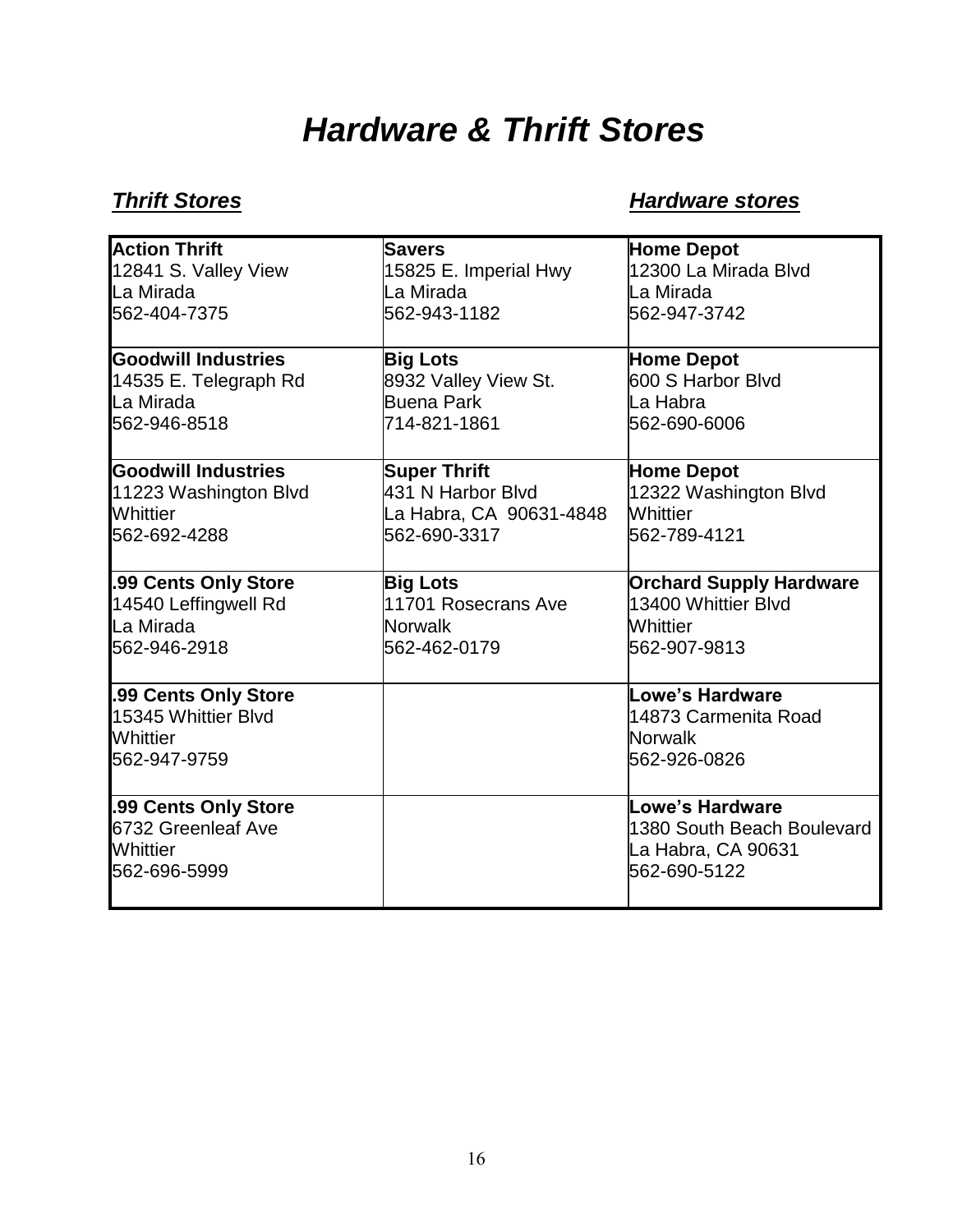## **Hotels**

**For more Hotels near the Biola Campus visit [www.biola.edu/grad/visit/hotels](http://www.biola.edu/grad/visit/hotels)**

| <b>Extended Stay America</b><br>14775 Firestone Blvd.                   | <b>Radisson Hotel (Uptown Whitier)</b><br>7320 Greenleaf Ave. |
|-------------------------------------------------------------------------|---------------------------------------------------------------|
| La Mirada                                                               | Whittier                                                      |
| 714-670-8579                                                            | 562-945-8511                                                  |
| http://www.extendedstayhotels.com/                                      |                                                               |
| <b>Holiday Inn Select</b>                                               | <b>Residence Inn by Marriott</b>                              |
| 14299 Firestone Blvd.                                                   | 14419 Firestone Blvd.                                         |
| La Mirada                                                               | La Mirada                                                     |
| 800-35-MOUSE & 714-739-8500                                             | 714-523-2800                                                  |
| Ask about Breakfast inclusions<br>Ask about their Continental Breakfast |                                                               |
| Sporting News Grill just off the Lobby,                                 |                                                               |
| <b>Courtesy Shuttle to Biola</b>                                        |                                                               |
|                                                                         |                                                               |
| <b>Holiday Inn- Buena Park</b>                                          | The Hampton Inn                                               |
| 7000 Beach Blvd.                                                        | 7828 E. Orangethorpe Ave.                                     |
| Buena Park, CA 90620                                                    | Buena Park, CA 90621                                          |
| 714-522-7000                                                            | 714-670-7200                                                  |
|                                                                         | 800-727-7205                                                  |

## **(Be sure to ask for special Biola rates.)**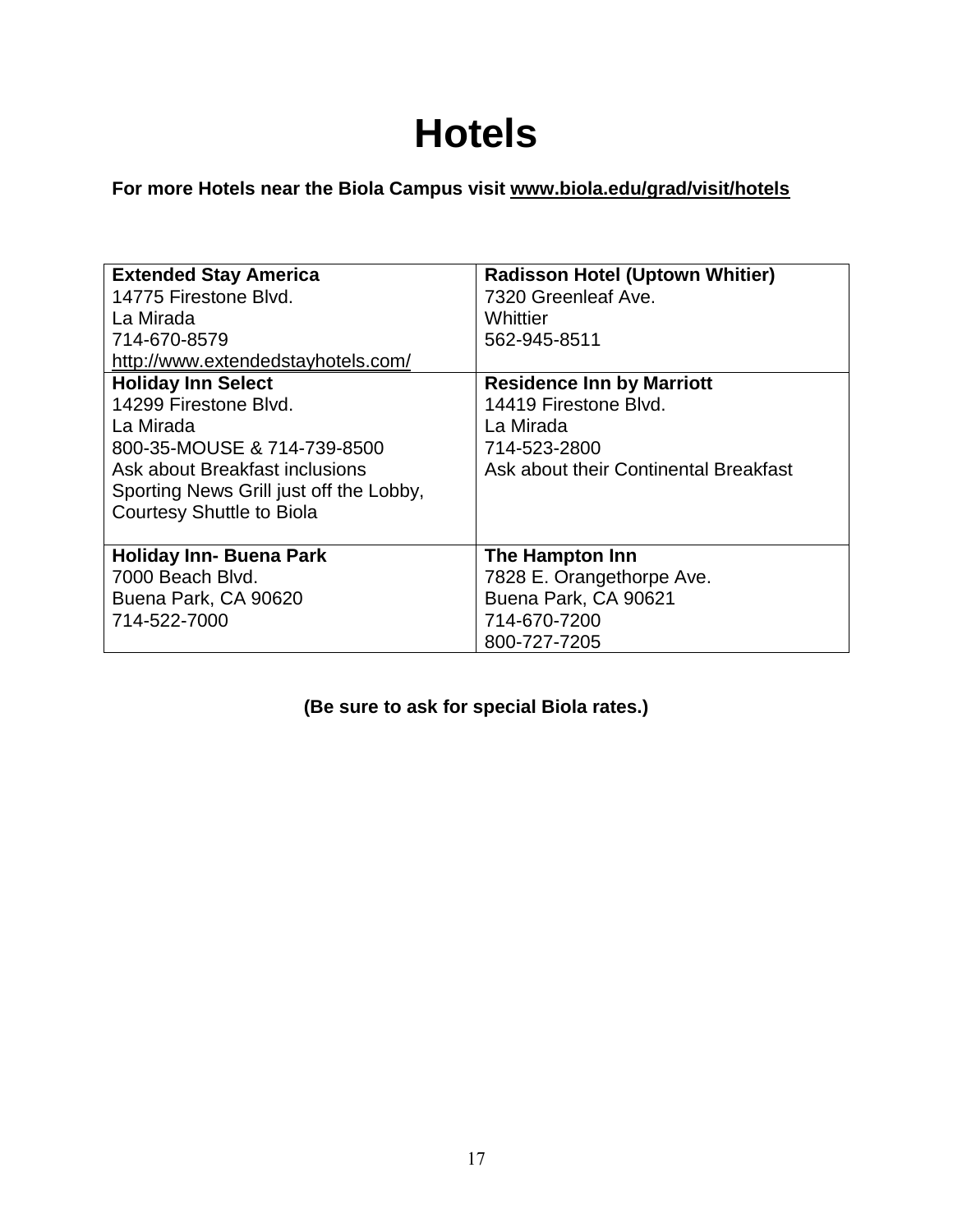## *Post Offices and Mailing Centers*

Need to ship a package? Want to get a P.O. Box? Try one of the following local post offices or mailing centers…

## **United States Post Offices/ Mailing Centers**

| La Mirada<br>14901 Adelfa Dr.<br>Phone: 800-275-8777          | <b>One Stop Mail Center</b><br>5300 Beach Blvd #110<br><b>Buena Park</b><br>714-521-4495 |
|---------------------------------------------------------------|------------------------------------------------------------------------------------------|
| Whittier<br>8520 Michigan Ave<br>Phone: 800-275-8777          | <b>Postal Stop</b><br>15068 Rosecrans Ave<br>La Mirada<br>714-522-1451                   |
| <b>Buena Park</b><br>7377 La Palma Ave<br>Phone: 800-275-8777 | <b>Staples</b><br>14345 Firestone<br>La Mirada<br>714-736-0553                           |
| <b>Fullerton</b><br>1350 E Chapman Ave<br>Phone: 800-275-8777 | <b>Uptown Mail and Parcel</b><br>6745 S. Washington<br>Whittier<br>562-698-8354          |
| lLa Habra<br>1001 W Imperial Hwy<br>Phone: 800-275-8777       | <b>Biola Mail Services</b><br>Located on campus next<br>to Common Grounds<br>Coffee      |
| <b>Norwalk</b><br>14011 Clarkdale Ave<br>Phone: 800-275-8777  |                                                                                          |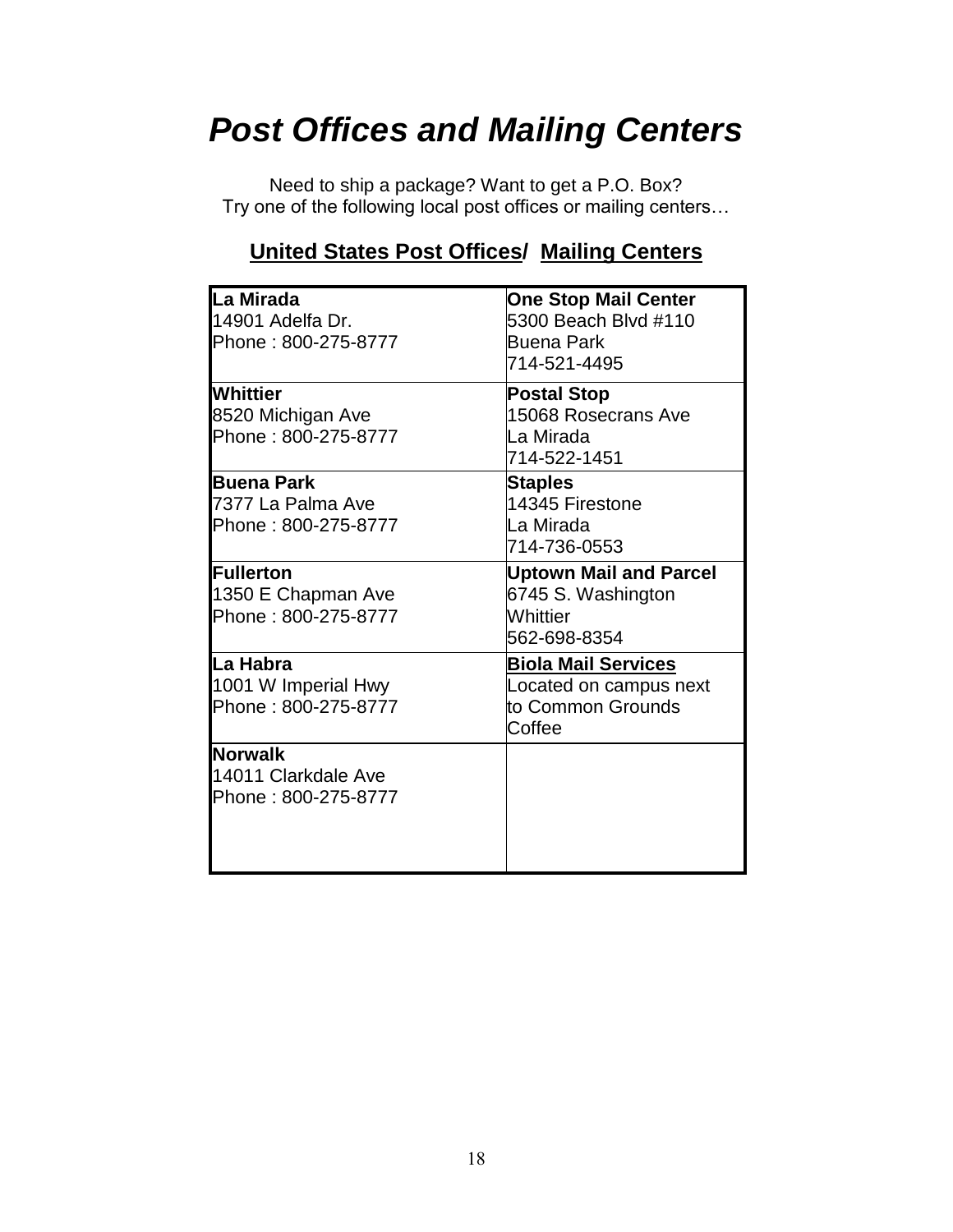## *Local Restaurants*

| <b>American</b>               | <b>Address</b>                     | Phone         | <b>Notes</b>     |
|-------------------------------|------------------------------------|---------------|------------------|
| The Carriage Coffee Shop      | 14871 E. Imperial Hwy, La Mirada   | 562-941-4221  | <b>Breakfast</b> |
| Claim Jumper                  | 7971 Beach Blvd, Buena Park        | 714-523-3327  | Large portions   |
| Simply Delicious Café         | 11119 1 <sup>st</sup> . Whittier   | 562-902-1986  |                  |
| <b>Chicken Box</b>            | 330 e. Whittier Blvd. Whittier     | 562-691-1701  |                  |
| <b>Black Angus</b>            | 15500 Whittier Blvd. Whittier      | 562-947-2200  | Steak house      |
| 5 Guys Burgers                | 10140 Carmenita Rd. Whittier       | 562-941-5550  |                  |
| Kimmie's Coffee Cup           | 1605 W Commonwealth Ave, Fullerton | 714-449-1580  | <b>Breakfast</b> |
| In-N-Out Burgers              | 14341 Firestone Blvd. La Mirada    | 800-786-1000  |                  |
| The Habit                     | 15498 Whittier Blyd, Whittier      | 808-247-2025  | <b>Burgers</b>   |
| G-Burger                      | 421 E La Habra Blvd. La Habra      | 562-245-7208  | <b>Burgers</b>   |
| <b>Chinese</b>                |                                    |               |                  |
| <b>Asian Palace Buffet</b>    | 15028 Rosecrans Ave. La Mirada     | 714-228-5959  |                  |
| China Palace                  | 12214 S. La Mirada Blvd, La Mirada | 562-943-3507  |                  |
| <b>China Station</b>          | 303 N. Harbor, La Habra            | 562-690-4205  |                  |
| <b>Chinese Taste</b>          | 14543 E. Telegraph, La Mirada      | 562-946-7774  |                  |
| <b>Italian</b>                |                                    |               |                  |
| Angelo & Vinci                | 550 N. Harbor Blvd.                | 714-879-4022  |                  |
| Dattilo Restaurant            | 6746 S. Greenleaf, Whittier        | 562-945-8723  |                  |
| Gondola Pizza                 | 15840 E. Imperial Hwy, La Mirada   | 562-943-4635  |                  |
| Lascari's Restaurant and Deli | 16255 E. Whittier Blvd, Whittier   | 562-943-1113  |                  |
| Mario's Italian Restaurant    | 14740 Beach Blvd, La Mirada        | 714-521-0072  |                  |
| The Old Spaghetti Factory     | 110 E. Santa Fe, Fullerton         | 714-526-6801  |                  |
| The Olive Garden              | 13500 E. Whittier Blvd, Whittier   | 562-693-5999  |                  |
| Roman Cucina                  | 211 N Harbor Blvd. Fullerton       | 714-680-6000  |                  |
| Japanese                      |                                    |               |                  |
| Higo Sushi                    | 722 E. Whittier Blvd, La Habra     | 562-691-8662  |                  |
| Mashiko                       | 11879 Whittier Blvd, Whittier      | 562-695-5757  |                  |
| Midori 5                      | 12744 La Mirada Blvd. La Mirada    | 562-947-0885  |                  |
| Niku Niku Sushi               | 1350 S. Beach Blvd. Ste. E         | 562-691-4533  |                  |
| Korean                        |                                    |               |                  |
| <b>BCD Tofu House</b>         | 5325 Beach Blvd. Buena Park        | 714-521-4500  |                  |
| Go Hyang Jib                  | 16441 Pioneer Blvd. Norwalk        | 562-860-7789  |                  |
| Renaissance Café              | 14740 Beach Blvd. Buena Park       | 714-521-0079  |                  |
| Wako Honey Pig                | 7212 Orangethorpe Ave, Buena Park  | 714-739-4504  | Korean BBQ       |
| <b>Flower Pig</b>             | 14816 Beach Blvd                   | 714) 523-9678 | Korean BBQ       |
| <b>Mexican</b>                |                                    |               |                  |
| Café El Cholo                 | 840 E. Whittier Blvd, La Habra     | 714-525-1320  |                  |
| Dos Amigos Café               | 14567 E. Telegraph, La Mirada      | 562-941-3022  |                  |
| El Equipal                    | 12810 S. La Mirada Blvd, La Mirada | 562-947-8809  |                  |
| Marisa's Restaurant           | 15711 Imperial Hwy. La Mirada      | 562-943-9911  |                  |
| Puffy Taco's                  | 15693 Leffingwell Rd Whittier      | 562-947-2250  | Local Icon       |
| Rubio's Fish Tacos            | 1401 Imperial Hwy. Ste. A La Habra | 562-697-4355  | Mexi-Cali style  |
| Seafood                       |                                    |               |                  |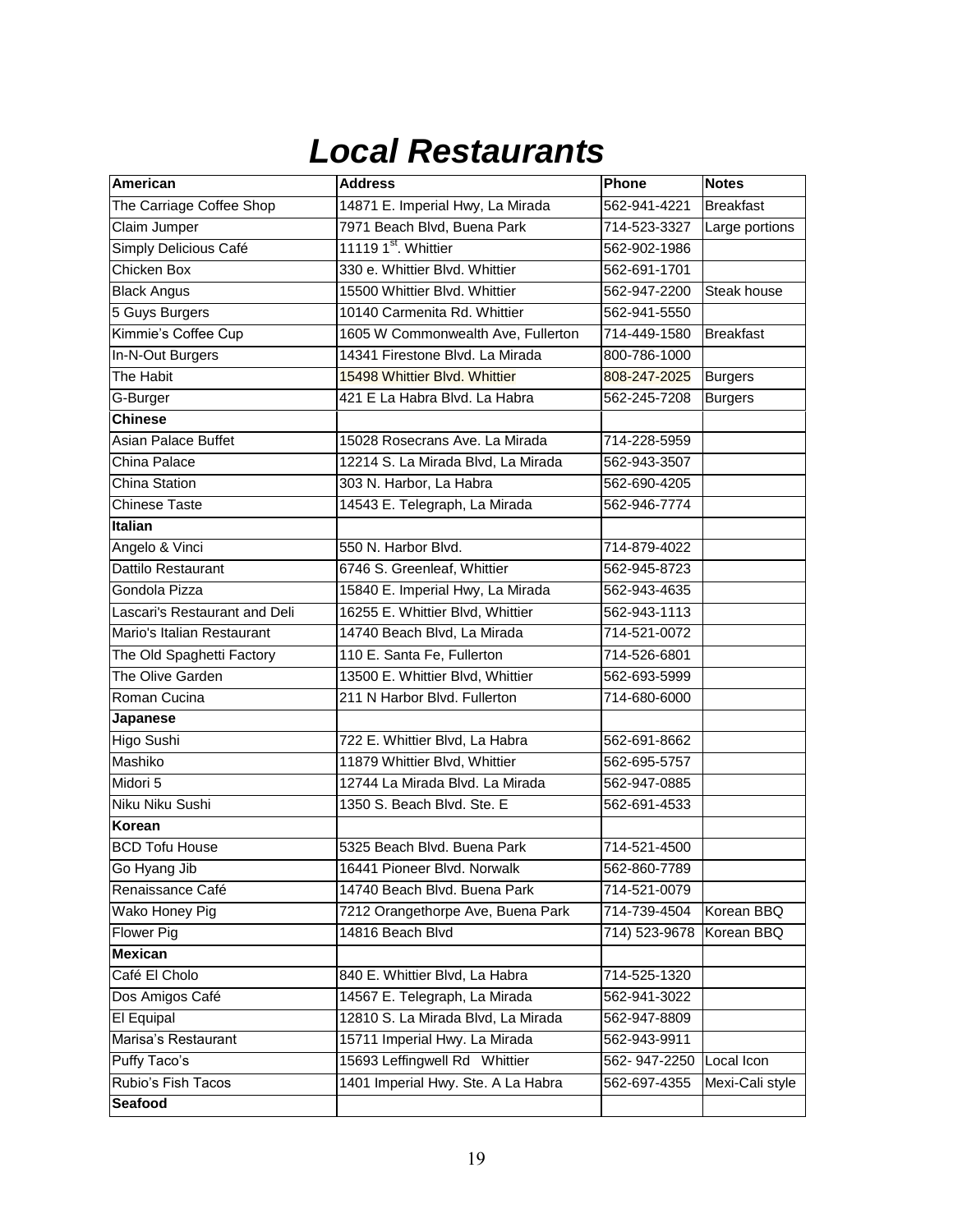| Osaka Seafood Buffet     | 200 S State College Blvd Brea         | 714-672-9698 |                             |
|--------------------------|---------------------------------------|--------------|-----------------------------|
| Seafare Inn              | 16363 E. Whittier Blvd, Whittier      | 562-947-6645 |                             |
| Thai                     |                                       |              |                             |
| My Thai Restaurant       | 2417 W. Whittier Blvd, La Habra       | 562-697-2662 |                             |
| Renu Nakorn Restaurant   | 13041 Rosecrans Ave, Norwalk          | 562-921-2124 |                             |
| Thai Basil               | 2431 E. Chapman Ave. Fullerton        | 714-738-0888 |                             |
| <b>Specialty</b>         |                                       |              |                             |
| Jagerhaus                | 2525 E Ball Rd, Anaheim               | 714-520-9500 | Authentic<br>German Food    |
| Kenyan Café and Cruisine | 2626 W La Palma Ave, Anaheim          | 714-229-0409 |                             |
| Lee's Sandwiches         | 18001 Pioneer Blvd, Artesia           | 562-809-6869 | Vietnamese<br>sandwhiches   |
| <b>M&amp;M Donuts</b>    | 1614 W Katella Ave Anaheim            | 714-490-0718 | Blueberry<br>donuts!!!      |
| Mario's Peruvian         | 15720 Imperial Hwy. La Mirada         | 562-902-8299 |                             |
| McClain's Coffeehouse    | 817 N Harbor Blvd, Fullerton          | 714-525-5282 | Local coffee<br>shop        |
| Paris Baguette           | 5307 Beach Blvd. Suite 108 Buena Park | 714-670-0044 | Korean run<br>French bakery |
| Pho Saigon               | 15816 E Imperial Hwy, La Mirada       | 562-902-8614 |                             |
| Rutabegorz               | 211 N Pomona Ave, Fullerton           | 714-738-9339 | Eclectic food<br>options    |
| The Loft                 | 5950 Corporate Ave, Cypress           | 714-484-9802 | Hawaiian food               |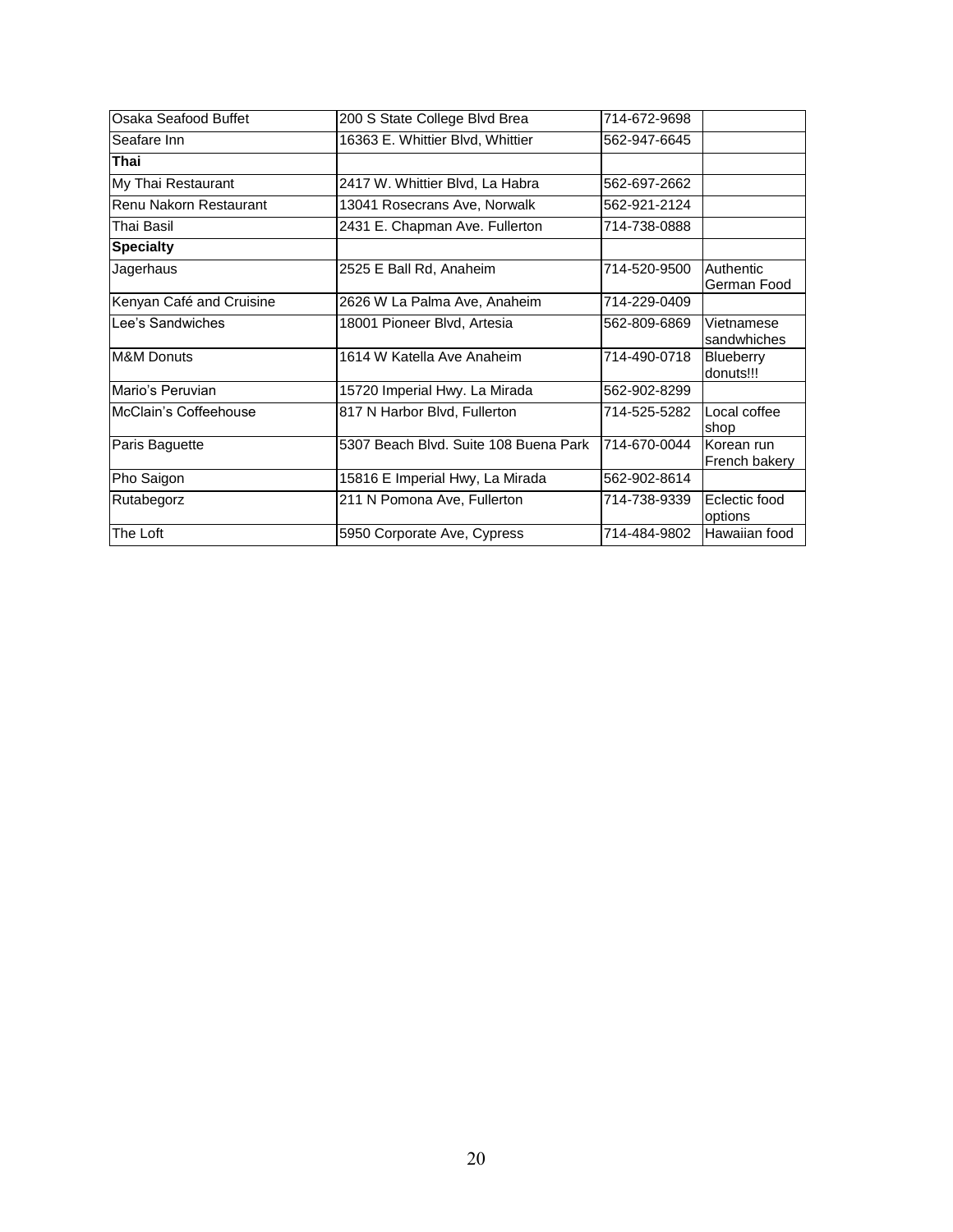## *School Districts Near Biola*

If you're new to the area and have school-age children, you can use the list below to help you find out which district serves your neighborhood and which school(s) your child(ren) will be attending. Please see the district websites for up to date information.

## **La Mirada Schools information can be found at [www.cityoflamirada.org](http://www.cityoflamirada.org/)**

**Norwalk-La Mirada School District** : <http://www.nlmusd.k12.ca.us/> 12820 Pioneer Boulevard, Norwalk, CA 90650-2894 (562) 868-0431

**(If you live south of Imperial highway between Beach boulevard and the San Gabriel River north of Alondra, your child(ren) will most likely be in this district.)**

The Norwalk-La Mirada Unified School District services the communities of Norwalk, La Mirada, and Santa Fe Springs and is comprised of eighteen elementary schools, seven middle schools, and four high schools.

**Whittier City School District:** <http://www.whittiercity.k12.ca.us/> 7211 Whittier Ave. Whittier, CA. 90602 (562) 789-3000

## **(If you live in the city of Whittier and have children who will be enrolled in grades K-8, your children will most likely be enrolled in this district.)**

The Whittier City School District is a K-8 District with 11 elementary, and two middle (6-8) schools, with approximately 7100 students. The District is on the cutting edge of technology and is the recipient of numerous grants. English Language Learners participate in one of three District programs: the mainstream English program, the structured English immersion program, or the alternative program. The District is one of seven local districts that join together in a Special Education Cooperative (SELPA) serving Whittier area special needs students. The District implements the Junior Achievement Program District-wide and was recently selected as one of five districts to participate in the California Accountability Project.

**Whittier Union High School District**: http://www.wuhsd.k12.ca.us/ 9401 South Painter Ave. Whittier, CA 90605 (562) 698-8121

**(If you live in the city of Whittier and have children who will be enrolled in grades 9-12, your children will most likely be enrolled in this district.)**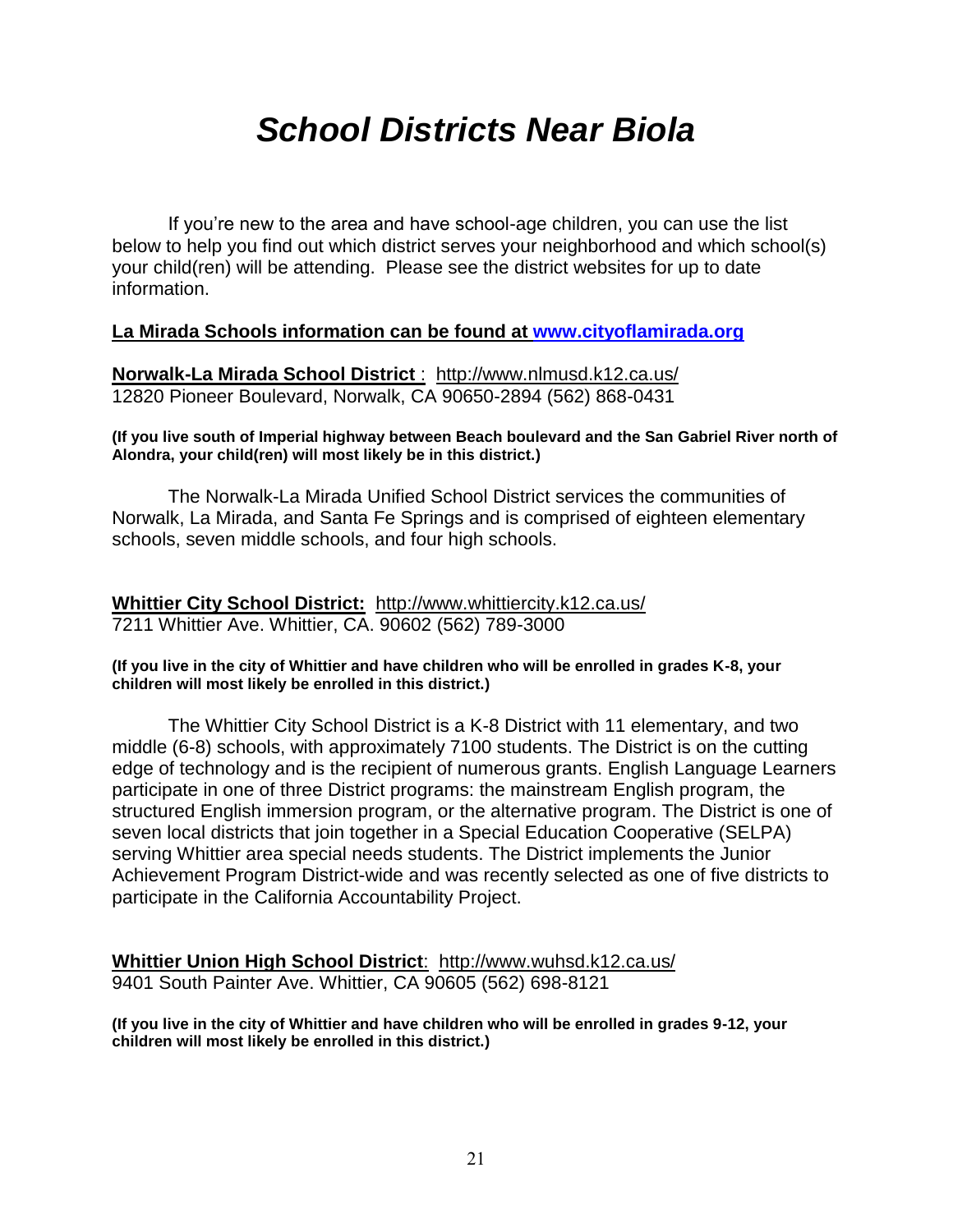## *School Districts Near Biola (Con't)*

**La Habra City School District:** <http://www.lhcsd.k12.ca.us/> 500 North Walnut St. La Habra, CA 90631-3769 (562) 690-2305

**(If you live in the city of La Habra or certain parts of Brea or Fullerton and will have children enrolled in grades K-12, your children will most likely be enrolled in this district.)**

**Brea Olinda Unified School District:** <http://www.bousd.k12.ca.us/> 1 Civic Center Circle, Brea, CA 92821-0300 (714) 990-7800

**(This school district serves portions of the Brea area between Puente and Valencia Avenue. It is comprised of six elementary, one junior and two high schools.)**

**Fullerton Joint Union High School District:** http://www.fjuhsd.k12.ca.us/ 1051 Bastanchury Road, Fullerton, CA 92835

**Cypress School District:** [www.cypsd.k12.ca.us](http://www.cypsd.k12.ca.us/) 9470 Moody Street, Cypress, California 90630

.

## **Christian Schools**

## **Whittier Christian Highschool**

501 N. Beach Blvd. Whittier (562) 694-3803 www.wchs.com

**Whittier Christian School (Kindergarten-8 th grade)**  6548 S. Newlin Whittier 562-698-0527 [www.whittierchristian.org](http://www.whittierchristian.org/)

**Calvary Chapel Christian School-Downey** 12808 Woodruff Ave. Downey [www.cccsdowney.org](http://www.cccsdowney.org/)

## **Valley Christian Schools-Cerritos (Pre-Kindergarten-12th grade)**

10818 Artesia Blvd. Cerritos, CA 90703 562-860-0556 www.vcschools.org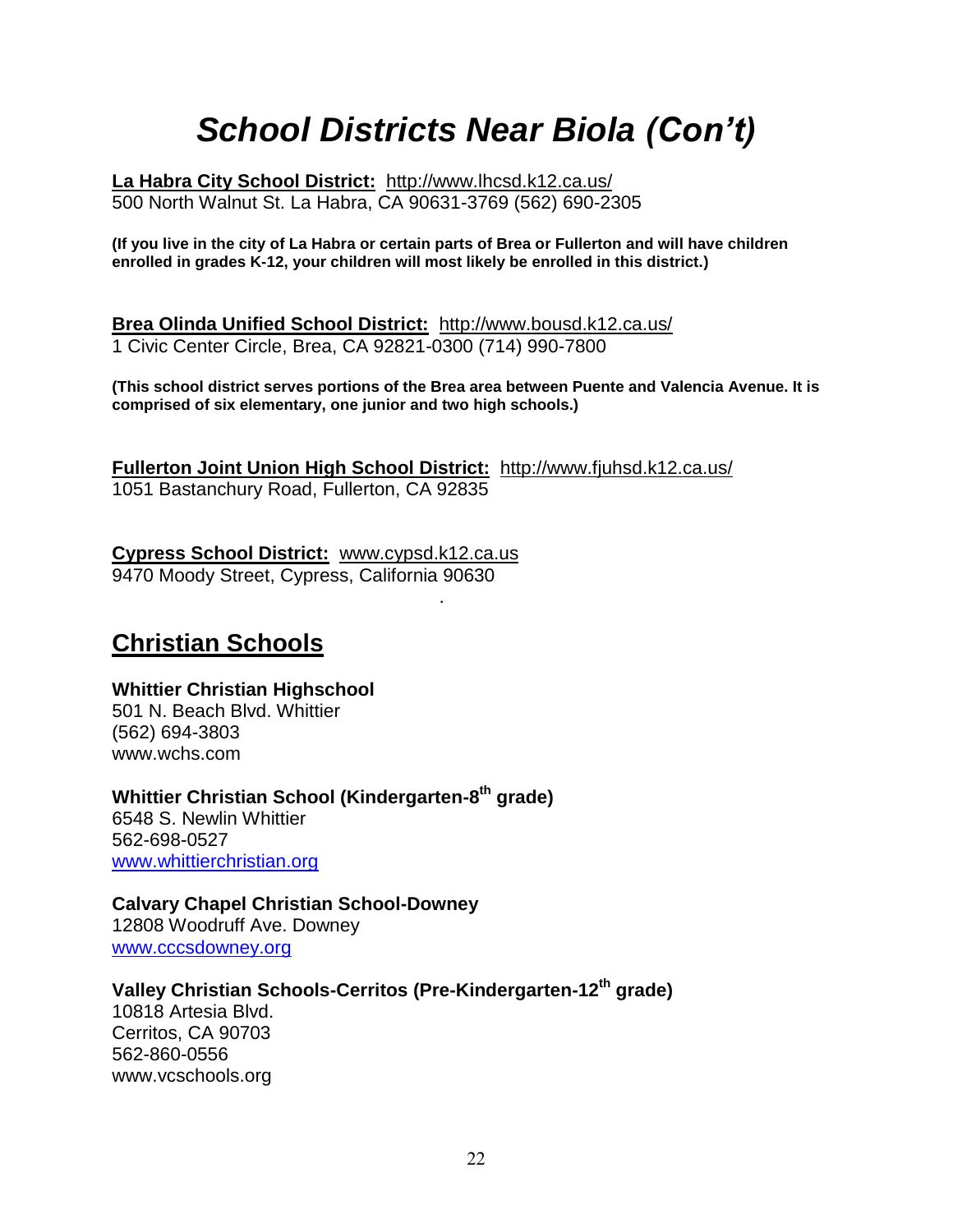## *Self-Storage Facilities Near Biola*

## **Dale Street Storage**

6000 Dale Street #101 Santa Fe Springs, CA 90670 (714) 522-4020

### **Imperial Beach Self Storage**

901 S. Beach Blvd. La Habra CA 90631 (562) 694-2199 \*Biola Discount

### **McCollister's Transportation Group Inc.**

14514 Best Ave Santa Fe Springs, CA 90670 (800) 688-0014 \*Provides truck & driver to haul furniture to their storage facility

### **Norwalk Self Storage**

11564 Firestone Blvd. Norwalk, CA 90650 (562) 484-9744

### **Public Storage**

15034 Alondra Blvd La Mirada, CA 90638 (877) 788-2028 \*\$1 first month

Security Public Storage (closest to Biola), 562-921-0088 McCollister's (they bring storage containers which you fill, they haul them away and then bring them back when you need them) 800-688-0014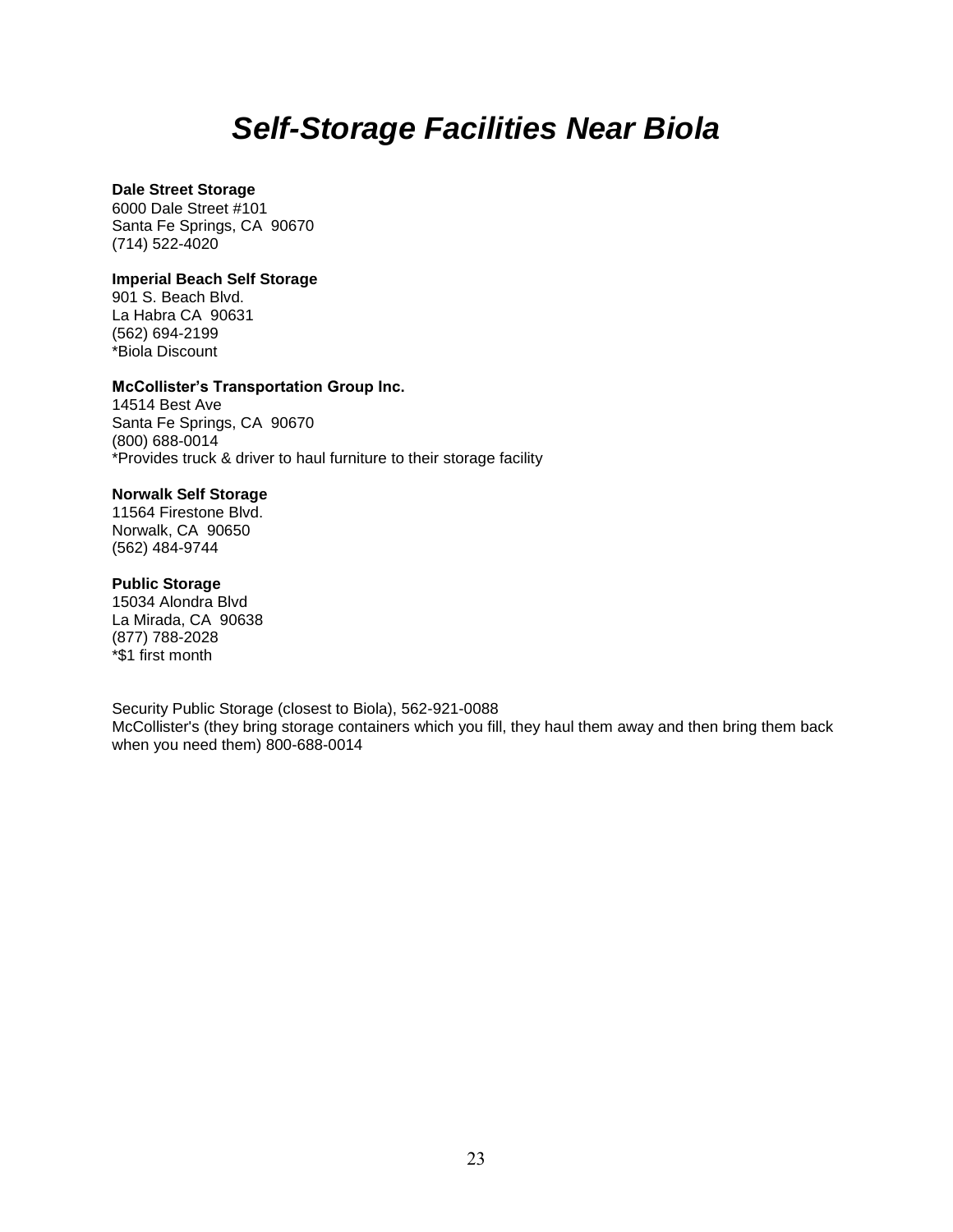## *Utilities*

## **Electricity**

Southern California Edison provides electricity services in the area. To have the electricity turned on in your new apartment, please call Southern California Edison at their 24- Hour Customer Service 800 Number, 1-800-409-2365. You will need to make the request for your electricity 48 hours in advance. There is, approximately, a \$10 service establishment fee and a deposit based upon your credit.

## *Be prepared with the following information to establish your service:*

- Name for the Account
- Address for the Service
- Home Phone Number
- Alternative Phone (Such as a work or cell number)
- Social Security Number for the Name on the Account
- Driver's License Number for the Name on the Account
- Name of Spouse or Roommates
- Mailing Address (if difference from Service Address)
- Date for Service to be turned On (Monday-Friday)

More information regarding new electric service with Southern California Edison, including an online service set-up form can be found at **www.sce.com**. The Southern California Edison website also contains information for transferring existing Southern California Edison service from your current residence to your new apartment.

## **Gas**

Southern California Gas provides gas services in the area. Gas may be used in your apartment for cooking, heating and/or hot water. To have the gas service turned on in your new apartment, please call Southern California Gas at 1-800-427-2200. You will need to make the request for your gas service at least 3 business days in advance. There is, approximately, a \$25 service establishment fee and a deposit based upon your credit.

*Be prepared with the following information to establish your service:*

- Name for the Account
- Address for the Service
- Home Phone Number
- Alternative Phone (Such as a work or cell number)
- Social Security Number for the Name on the Account
- Driver's License Number for the Name on the Account
- Date of Birth
- Name of Spouse or Roommates
- Any Previous Gas Service information (Including address and length of service
- Mailing Address (if difference from Service Address)
- Date for Service to be turned On (Monday-Friday)

More information, including an online service setup form can be found on the Southern California Gas website at **www.socalgas.com**.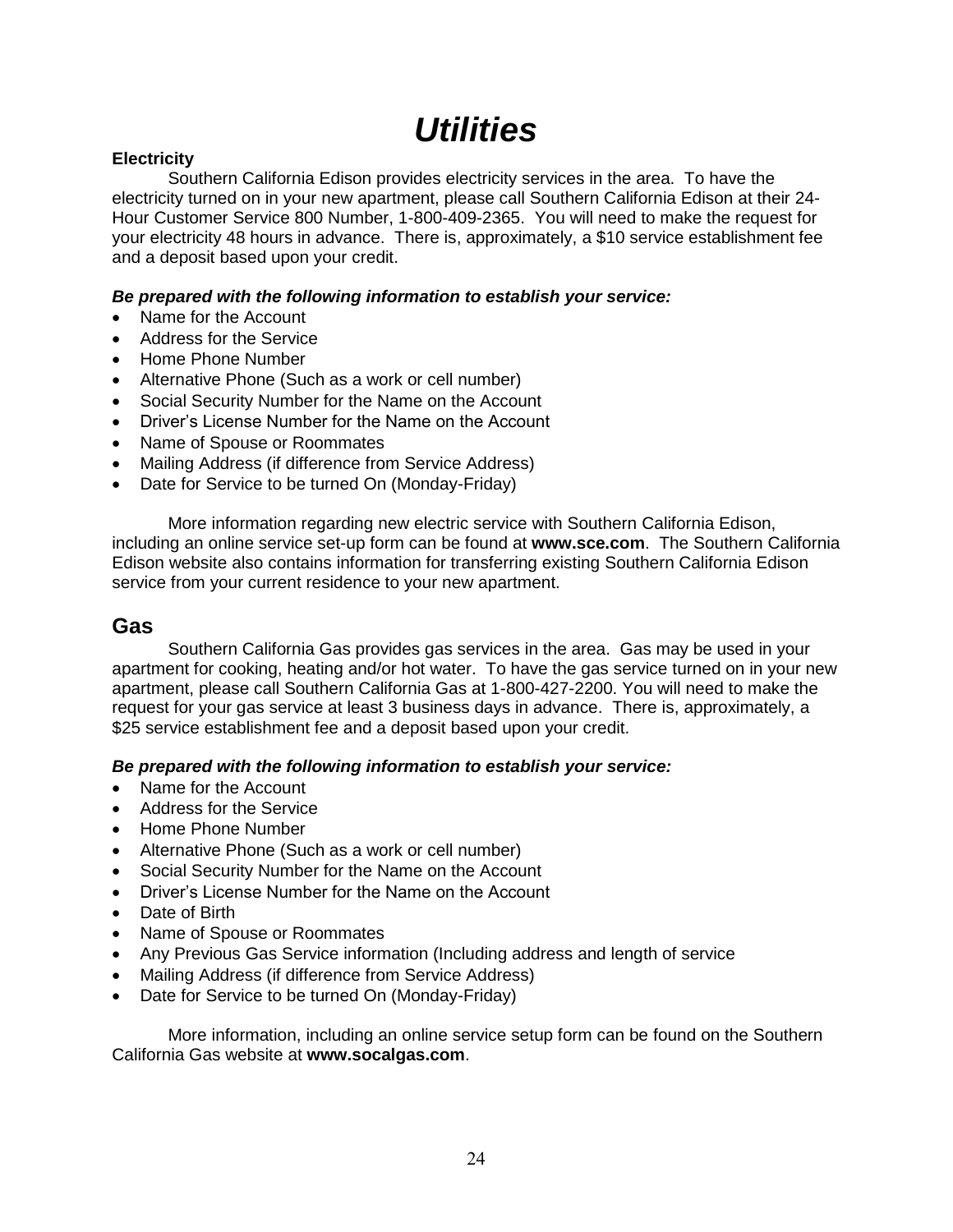## *La Mirada Community Directory*

**For information about the city of La Mirada including current population statistics, schools and local local government officials visi[t www.cityoflamirada.org](http://www.cityoflamirada.org/)**

### **ADOPTION** 800 637-7999

### **ALCOHOL/DRUG ABUSE PROGRAMS**

**Alcoholics Anonymous** 562 696-9013 **LA CADA** 562 906-2676 **So. CA Alcohol/Drug Program** 562 923-4545

### **ANIMAL CONTROL SERVICES**

**L.A. County Animal Care & Control** 562 940- 6898

### **BIRTH CERTIFICATES** 562 462-2137

### **CABLE TELEVISION**

**Direct TV** 800 347-3288 **Time Warner Cable** 888 892-2253

### **CHILD CARE**

**Child Care District Office** 562 943-3178 **Gardenhill P.A.R.K. Program** 562 941-6621 **Frontier P.A.R.K. Program** 562 921-7151 **Windemere P.A.R.K. Program** 714 521-4090

## **CHURCHES**

**Calvary Chapel of La Mirada** 562 941-2558 **Calvary Orthodox Presbyterian** 562 943-2671 **Community Presbyterian Church** 562 902- 9035

**Faith Community Church** 562 944-2597 **Redeemer Church** 562 947-9513 **Grace Evangelical Free Church** 562 943-3791

**Granada Heights Friends Church** 562 943- 7255

**Hilltop Christian Fellowship** 562 943-1615 **La Mirada Christian Church** 562 943-2213 **La Mirada Church of the Nazarene** 562 943- 5616

**La Mirada Korean Presbyterian** 562 947-9693 **Lighthouse Christian Center** 562 944-4316 **CHURCHES CONT.**

**Living Faith in La Mirada** 562 946-7600 **Maranatha Baptist Church** 562 943-9660 **Fountain of Life Church** 562 941-4610 **My Father's House Christian Center** 714 522- 1981

**Olive Branch Calvary Chapel** 562 947-5070 **Prince of Peace of La Mirada** 714 521-2833 **Trinity Reformed Baptist Church** 562 944- 3366

**United Methodist Church** 714 521-4726

**CHAMBER OF COMMERCE** 562 902-1970

## **COMMUNITY CLUBS & ORGANIZATIONS**

**Chevron Squares Dance Club** 714 742-3668 **Friends of La Mirada Theatre** 562 944-2210 **Friends of the Library** 562 943-0277 **Kiwanis Club of La Mirada** 714 523-5612 **La Mirada Arts Colony** 714 522-8157 **La Mirada Lions Club** 714 523-9033 **La Mirada Rotary Club** 562 690-4292 **La Mirada Symphony** 562 941-5779 **La Mirada Symphony Guild** 714 521-3749 **M.O.M.S. Club of La Mirada** 714 736-9761 **Phantom Theatre Projects** 714 690-2900 **Robert F. Kennedy Democratic Club** 562 943- 8527

**Sister City Association** 562 947-8027

**VFW** 562 941-4097

## **COMMUNITY SPORTS GROUPS**

**La Mirada Athletic Council** 562 943-7277 **La Mirada Baseball Association** 562 943-9730 **La Mirada Bobby Sox Softball** 714 523-1331 **La Mirada Girls Softball** 714 523-7677 **La Mirada Matadores Youth Football** 714 521- 0709

#### **COMMUNITY SPORTS GROUPS CONT.**

**La Mirada Little League** 714 994-2907 **La Mirada Youth Basketball** 562 943-7277 **La Mirada Soccer Association** 562 201-4670 **National Junior Basketball www.njbl.org Squirettes** 562 947-9209 **La Mirada Armada Swim Team** 626 806-1153 **Aquabelles** 562 912-8281 **Unsyncables** 714 544-6699

## **CONSUMER AFFAIRS** 213 974-1452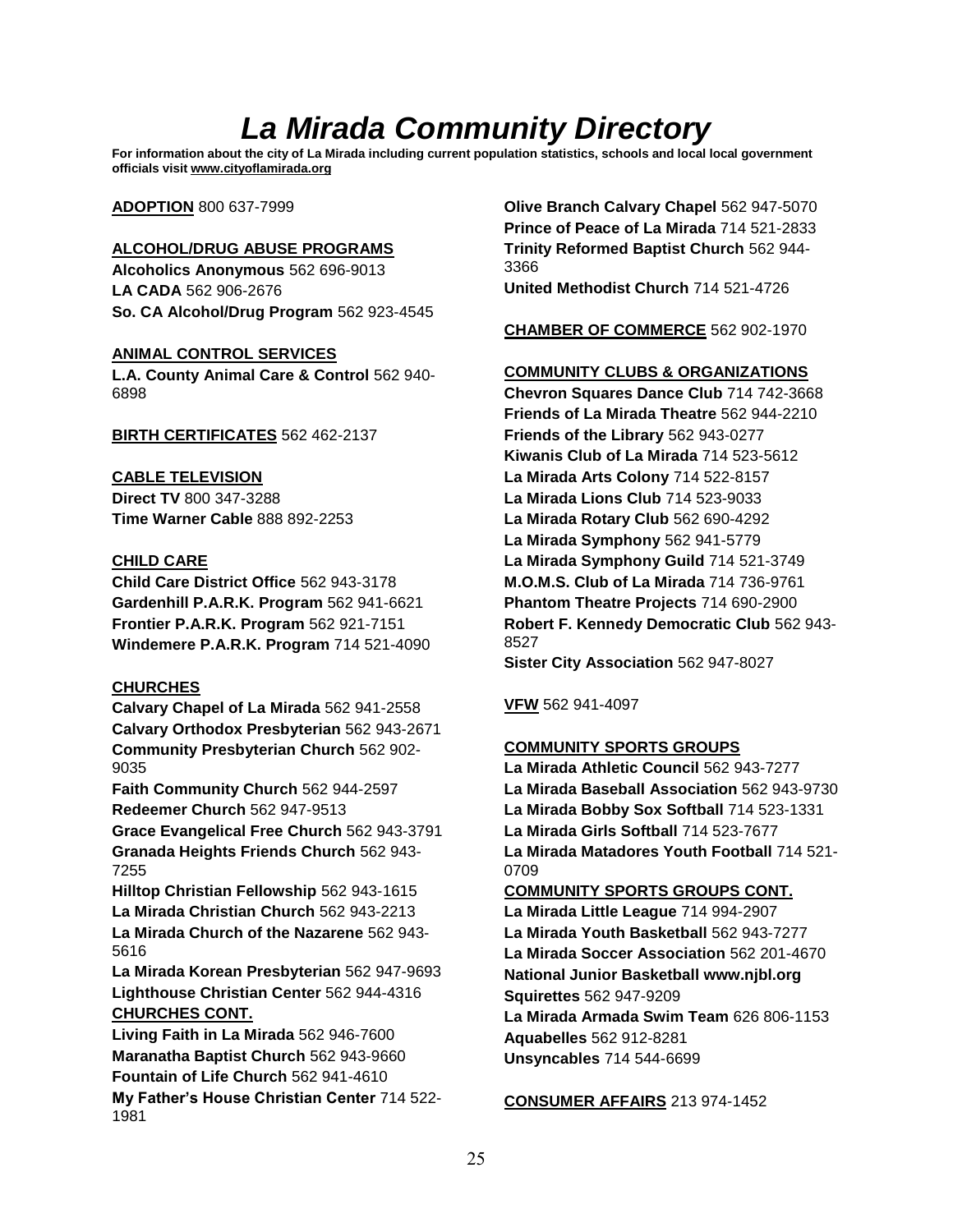### **COUNSELING SERVICES**

**CA Youth Crisis Line** 800 843-5200 **Consumer Credit Counseling** 800 550-2227 **Straight Talk** 562 943-0195 **The Whole Child** 562 692-0383

## **COUNTY COURTS, LOS ANGELES**

**Civil** 562 803-7052 **Criminal** 562 803-7049 **Jury** 800 778-5879 **District Attorney** 562 803-7100 **Public Defender** 562 803-7130 **Small Claims** 562 803-7053 **Traffic** 562 803-7046

**DEATH RECORDS** 562 462-2137

### **DISABLED/HANDICAPPED SERVICES**

**Assoc. of Retarded Citizens** 562 803-4606 **CA Dept. of Rehabilitation** 916 324-1313 **SE Center/Independent Living** 562 862-6531 **Community Advocate for People's Choice** 562 693-8826

### **DISASTER ASSISTANCE**

**American Red Cross** 562 945-3944 **Salvation Army** 562 698-8348

## **EDUCATIONAL SERVICES**

**Beatitudes Catholic School** 562 943-3218 **Benton Middle School** 562 943-1553 **Biola University** 562 903-6000 **Cerritos College** 562 860-2451 **Dulles Elementary** 562 943-6734 **Eastwood Elementary** 714 521-6480 **El Camino High School** 562 944-0033 **EDUCATIONAL SERVICES CONT. Escalona Elementary** 714 521-0970 **Foster Road Elementary** 562 921-9908

**Gardenhill Elementary** 562 944-6128 **Heights Christian Schools Elementary** 562 902-1779

**Heights Christian Schools Jr. High** 562 947- 3309

**Hutchinson Middle School** 562 944-3268 **La Mirada High School** 562 943-0231 **La Pluma Elementary** 562 943-7104 **Los Coyotes Middle School** 714 739-2368 **Norwalk-La Mirada Adult School** 562 868- 9858

**Norwalk-La Mirada Unified School District 562 868-0431 St. Paul of the Cross Catholic School** 562 921-2118

## **EMPLOYMENT SERVICES**

**CA Employment Development 800 300-5616 La Mirada Youth/Adult Employment Referral Service** 562 902-3155

## **FOOD RESOURCES**

**Meals on Wheels** 562 902-3183 **Senior Nutrition** 562 943-0037 **Interfaith Food Center** 562 903-1478

## **HEALTH SERVICES**

**American Cancer Society** 562 437-0791 **Healthline & Children's Services** 800 427- 8700

**LA Co Health Dept/Whittier** 562 464-5350 **Mental Health Department** 800 854-7771 **Red Cross CPR Classes** 562 945-3944

## **HOTLINES**

**Abuse Victim Hotline** 866 662-4535 **California Missing Children** 800 222-3463 **Child Abuse** 800 540-4000 **Crisis Intervention** 562 596-5548 **Domestic Violence** 800 978-3600 **Elder Abuse** 800 992-1660 **Identification Theft Hotline** 877 438-4338 **Mental Health Hotline** 800 854-7771 **Center for Missing and Exploited** 800 THE LOST **Poison Control** 800 876-4766 **HOTLINES CONT.**

**Rape/Crisis Center** 310 392-8381 **Smokers' Helpline** 800 NO BUTTS **Suicide Prevention** 877 727-4747 **Teen Hotline** 800 852-8336 **Women's & Children's Crisis Center** 562 945- 3939

## **HOUSING SERVICES**

**Fair Housing Foundation** 323 295-3302 **First Time Home Buyer** 562 943-0131 **Housing & Urban Development** 800 669-9777